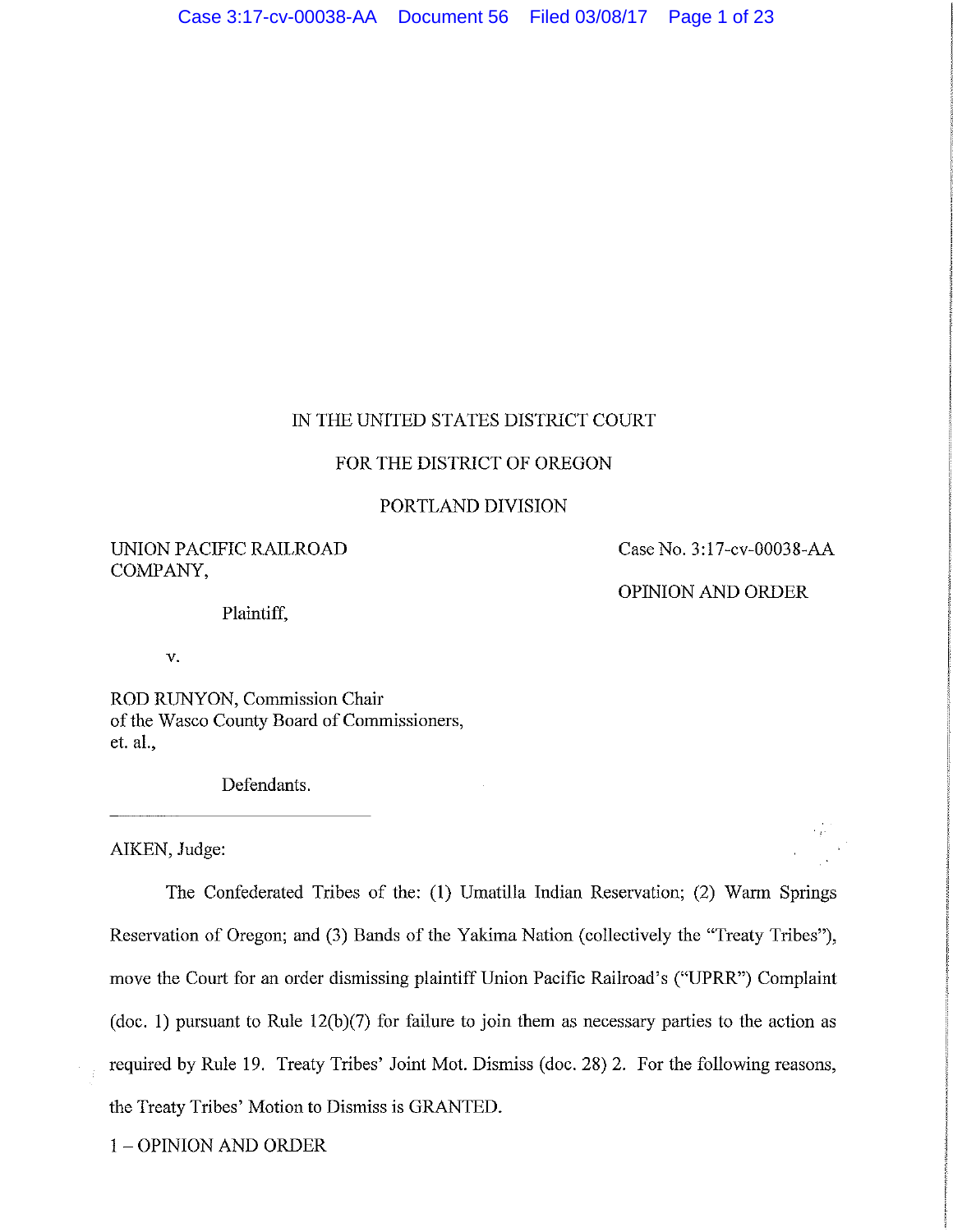#### FACTUAL BACKGROUND

Plaintiff is an interstate railroad operating in twenty-three states. Pl.'s Mot. for Prelim. Injunction 2 (citing the Declaration of Luke Baatz in Supp. of Pl.'s Mot. for Prelim. Injunction ("Baatz Deel.") **'I** 4). Plaintiff owns a mainline track that runs within the Columbia River Gorge in Wasco County and near the City of Mosier, which "was built more than a century ago." Pl.'s Comp!. **'j** 1. Plaintiff asserts that this segment of track has become a bottleneck for interstate freight trains moving through the Gorge area, and it plans to alleviate this bottleneck by extending and upgrading a second 5.37-mile track adjacent to the existing mainline track. The extensions and upgrades to that second track, which is located near the City of Mosier, will cost \$42 million, \$5.3 million of which has already been spent on permitting, engineering, and property acquisition. *Id.* at **'j'j** 1, 23, 26. On November 4, 2016, plaintiff received a permit from the U.S. Army Corps of Engineers (the "Corps") authorizing construction of the new track. *Id.* at **'j** 35. Plaintiff alleges that defendants, who hold leadership roles with the Wasco County Board of Commissioners ("Wasco Board") and the Columbia River Gorge Commission ("Gorge Commission"),<sup>1</sup> are now "attempting to block this critical infrastructure improvement through the application of the Wasco County National Scenic Area Land Use and Development Ordinance (the "County Ordinance"). *Id.* at **'j** l.

Specifically, plaintiff asserts that although "the permitting process under the [County Ordinance] as applied to this rail construction project is preempted by the ICCTA [Interstate Commerce Commission Termination Act] at 49 U.S.C. § 10501(b) ... in the spirit of cooperation, [it] submitted on January 9, 2015 an application to Wasco County for comment." *Id.* at **| 39.** In so doing, plaintiff "expressly reserved the right to invoke ICCTA preemption."

<sup>&</sup>lt;sup>1</sup> Defendants are the chair and two commissioners on the Wasco Board, the planning director of the Wasco Board, and the chair and five members of the Gorge Commission.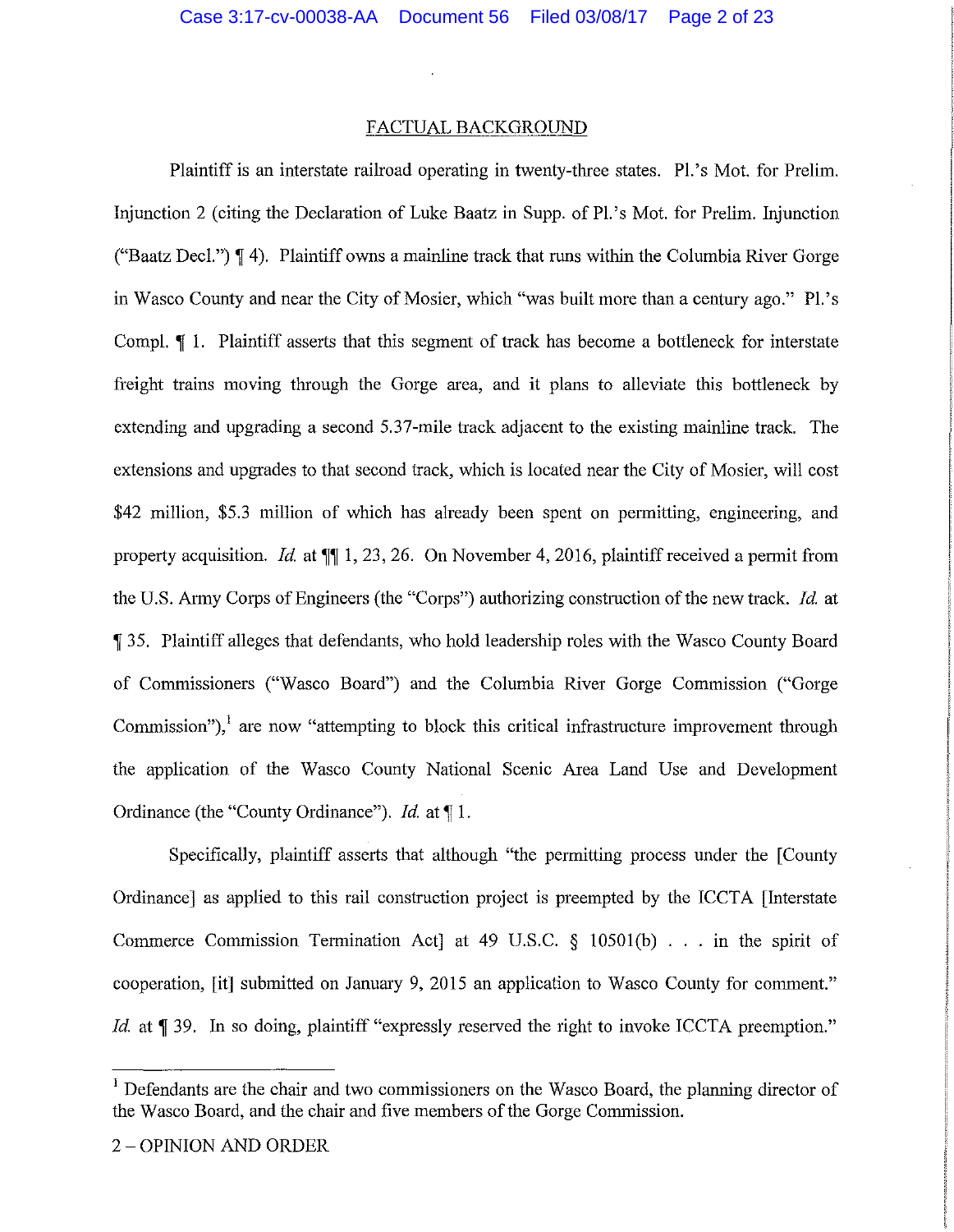*Id.* On September 29, 2016, the Wasco County Planning Commission approved plaintiff's application, subject to certain conditions. *Id.* On November 14, 2016, the Wasco Board reversed the Wasco County Planning Commission's decision and denied the proposed rail expansion project because as, the Wasco Board explained, plaintiff's rail expansion project "affects treaty rights." *Id.* at  $\P$  41 (citing the Wasco Board's Order at 10). Plaintiff filed an appeal to the Gorge Commission. *Id.* at 142.

#### PROCEDURAL BACKGROUND

Soon after filing the appeal with the Columbia River Gorge Commission, plaintiff filed a Complaint (doc. 1) in this Court. Plaintiff seeks a declaratory order stating that federal law (ICCTA at 49 U.S.C. § 10501(b)) preempts the permitting process imposed by the County Ordinance, *id.* at  $\P$  2, 39, and that defendants' application of the County Ordinance to this rail project impermissibly burdens interstate commerce in violation of the Commerce Clause, U.S. Constitution, Art. I, Section 8. *Id.* at 13.

On the same day plaintiff filed this action, plaintiff also filed a Motion for Preliminary Injunction (doc. 3) pursuant to Rule 65 and requested an expedited hearing on the Motion. Plaintiff argues that it must "commence construction" or "enter into contracts" for the construction of the project by the contract expiration date of March 18, 2017, in order to avoid suffering irreparable harm due to inability to begin construction before its permit expires. *Id.* at 2.

On January 23, 2017, proposed intervenors: (1) Friends of the Columbia Gorge, Inc. ("Friends"); (2) Columbia Riverkeeper ("Riverkeeper"); and (3) Oregon Physicians for Social Responsibility ("Physicians") (collectively "Gorge Intervenors"), filed a Motion to Intervene (doc. 16). This Court granted the Motion to Intervene on February 15, 2017 (doc. 47) after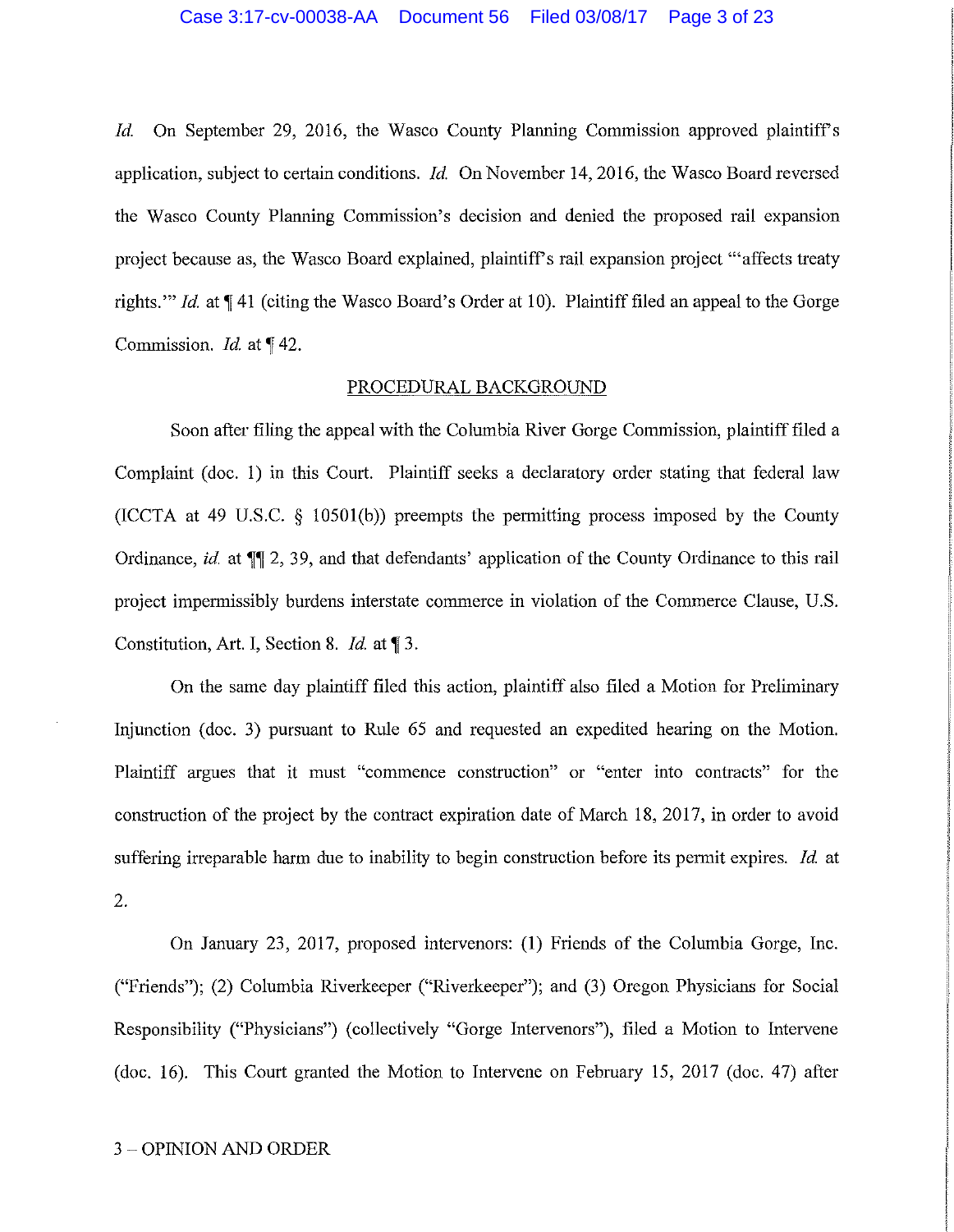plaintiff filed a Response (doc. 37) to Gorge Intervenors' Motion, stating it was unopposed to the Motion.

On January 30, 2017, "while expressly reserving their sovereign immunity," the Treaty Tribes jointly moved this Court, pursuant to Rule 12(b)(7), for an order dismissing this action with prejudice for failure to join them as parties as Rule 19 requires. Treaty Tribes' Mot. Dismiss 2. On February 6, 2017, defendants Rod Runyon, the Commission Chair of the Wasco Board, Steve Kramer and Scott Hege, Commissioners on the Wasco Board, and Angie Brewer, Planning Director of the Wasco Board (collectively the "County defendants") filed a Response (doc. 39) to The Treaty Tribes' Motion to Dismiss, concurring with the Treaty Tribes' Motion and "emphasiz[ing] the federally mandated evaluation of treaty rights undertaken by Wasco County in its subject decision." *Id* at 1.

Also on February 6, 2017, the County defendants filed their response to the Treaty Tribes' Motion to Dismiss, and defendants Bowen Blair, Chair of the Gorge Commission, as well as Gorham Blaine, Dan Erickson, Robert Liberty, Rodger Nichols, and Antone Minthom, the Oregon-based Members of the Gorge Commission (collectively the "Gorge Commissioner defendants") filed a Response (doc. 40) to the Treaty Tribes' Motion to Dismiss, concurring with the Treaty Tribes' Motion and "emphasizing that there exists an alternative forum in this matter." *Id.* at 1. The Court heard oral arguments on the Treaty Tribes' Joint Motion to Dismiss (doc. 28) on Tuesday, February 21, 2017. *See* Doc. 38.

#### **DISCUSSION**

The Treaty Tribes argue that their Motion to Dismiss should be granted and the case dismissed with prejudice because: (1) they are necessary parties under Rule 19 since proceeding with the action in their absence would impair or impede their ability to protect their treaty-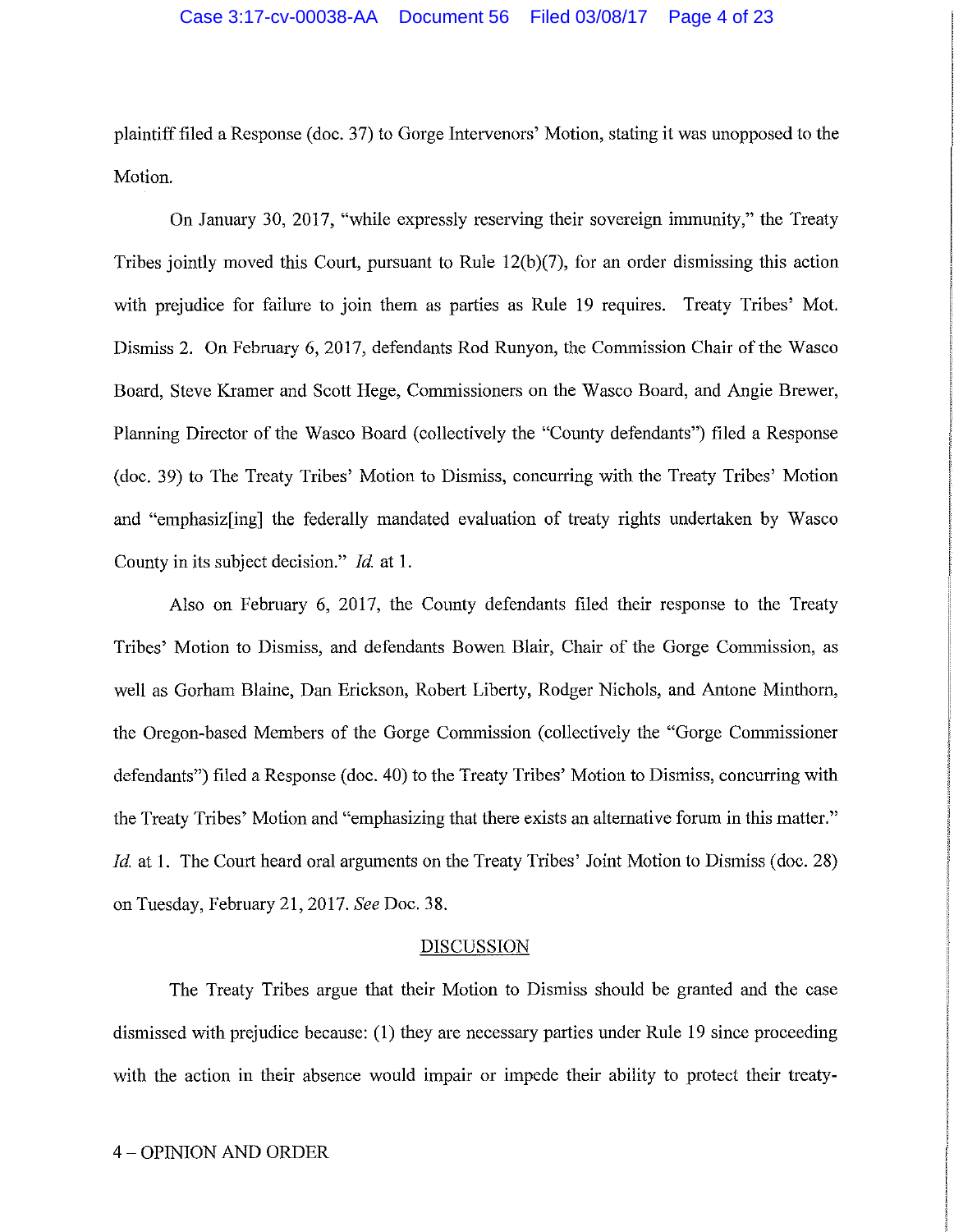#### Case 3:17-cv-00038-AA Document 56 Filed 03/08/17 Page 5 of 23

reserved fishing rights; (2) their inherent sovereign powers preclude their joinder in this action; and (3) the case cannot, in equity and good conscience, proceed without them. Treaty Tribes' Mot. Dismiss 12.

Plaintiff argues that the Treaty Tribes' Motion should be denied for three reasons. First, plaintiff argues the Tribes are not "necessary" parties under Rule 19(a) because: (1) "they do not have an 'interest' relating to the subject of [the] action," which is determining "who has jurisdiction to regulate the rail construction project"; (2) "they have not shown that their ability to protect their interests will be impaired by this lawsuit" because if plaintiff prevails, "the Tribes are free to pursue their arguments in the forums designated by Congress"; and (3) the Corps "has jurisdiction over this project under the federal Clean Water Act" and "has a fiduciary duty to take treaty rights into consideration." Pl.'s Opp'n to Treaty Tribes' Mot. Dismiss 3.

Second, plaintiff argues that the tribes are not "indispensable" parties under Rule 19(b), because "they are not being denied an opportunity to be heard," but rather are using "their voluntary absence from this lawsuit to deprive [plaintiff! of its day in court on the federal preemption issue." *Id.* at 4.

Third, plaintiff argues that the Tribes' Motion should be denied because the "Tribes' asserted interests do not overcome the public rights [plaintiff] seeks to vindicate in this action." *Id.* 

Federal Rule of Civil Procedure  $12(b)(7)$  authorizes dismissal of an action for failure to join a party under Federal Rule of Civil Procedure 19. In determining whether a party is required to be joined, Rule 19 imposes a three-step inquiry:

- 1. Is the absent party necessary (i.e., required to be joined if feasible) under Rule 19(a)?
- 2. If so, is it feasible to order that the absent party be joined?
- 5 OPINION AND ORDER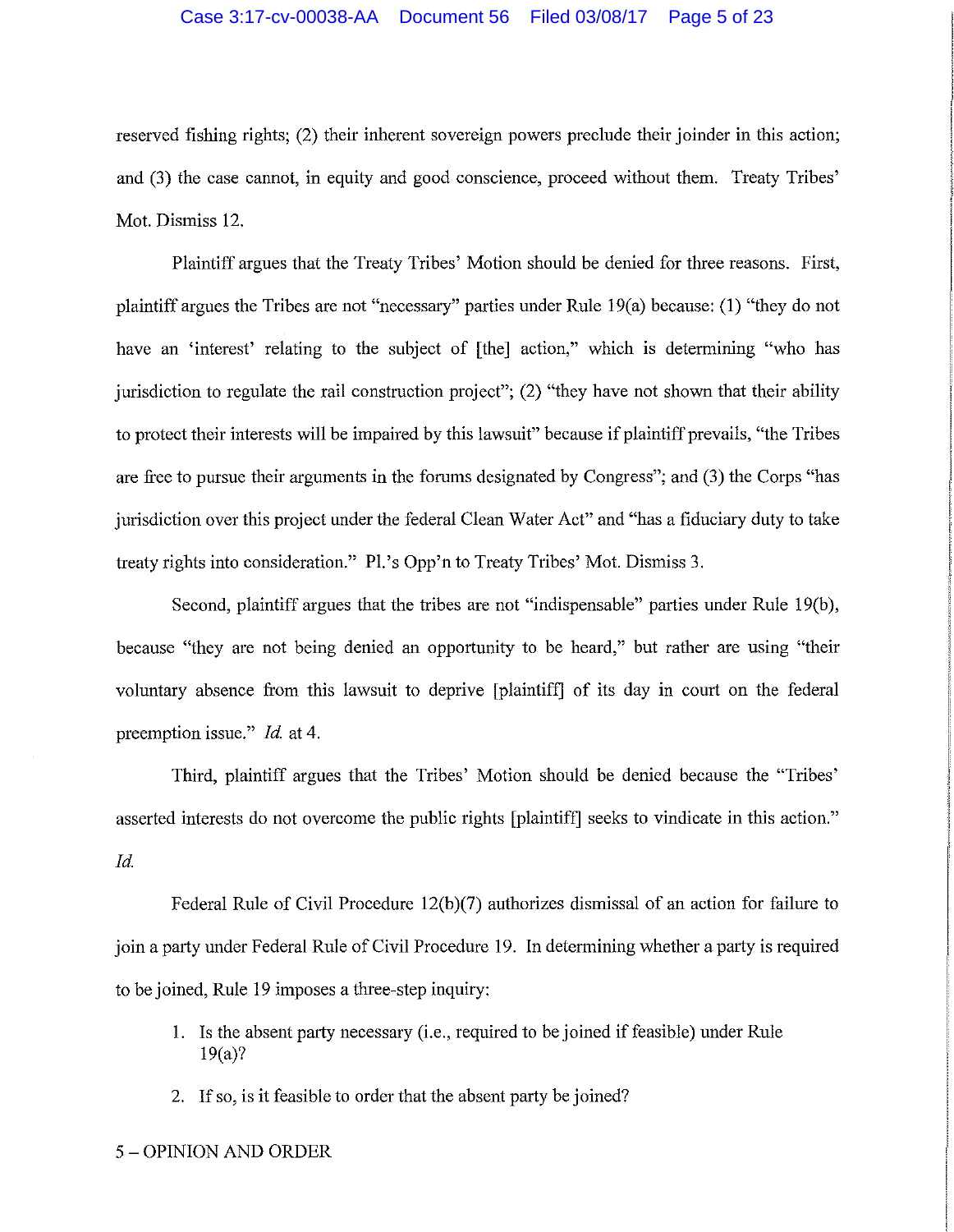3. If joinder is not feasible, can the case proceed without the absent party, or is the absent party indispensable such that the action must be dismissed?

*Salt River Project Agr. Imp.* & *Power Dist. v. Lee,* 672 F.3d 1176, 1197 (9th Cir. 2012) (internal

citation omitted).

### **I. Rule 19(a): Necessary Party**

Federal Rule of Civil Procedure Rule  $19(a)(1)$  states that a party is necessary if:

- (A) in that person's absence, the court cannot accord complete relief among existing parties; or
- (B) that person claims an interest relating to the subject of the action and is so situated that disposing of the action in the person's absence may:
- (i) as a practical matter impair or impeded the person's ability to protect the interest; or
- (ii) leave an existing party subject to a substantial risk of incurring double, multiple, or otherwise inconsistent obligations.

Fed. R. Civ. P. 19(a)(l).

The Ninth Circuit's analysis of what makes a party necessary under Rule 19(a)(l) consists of two broad inquiries: first, can complete relief be provided to existing parties in the absence of the party seeking to join?; and second, does the absent party claim an interest that relates to the subject of the action? *Ward v. Apple, Inc.,* 791 F.3d 1041, 1048 (9th Cir. 2015). The scope of the 19(a)(l) inquiry does not change because the purportedly necessary party is a federally recognized Native American tribe. *Alto v. Black,* 738 F.3d 1111, 1126-28 (9th Cir. 2013); *Cahil,* 547 F.3d at 970 (9th Cir. 2008); *Am. Greyhound Racing, Inc. v. Hull,* 305 F.3d 1015, 1022-23 (9th Cir. 2002); *Yellowstone Cnty. v. Pease,* 96 F.3d 1169, 1172-73 (9th Cir. 1996). The inquiry is "practical" and "fact-specific." *White v. Univ. of Cal.,* 765 F.3d 1010, 1026 (9th Cir. 2010); *Cahil Dehe Band of Wintun Indians of the Colusa Indian Cmty. v.*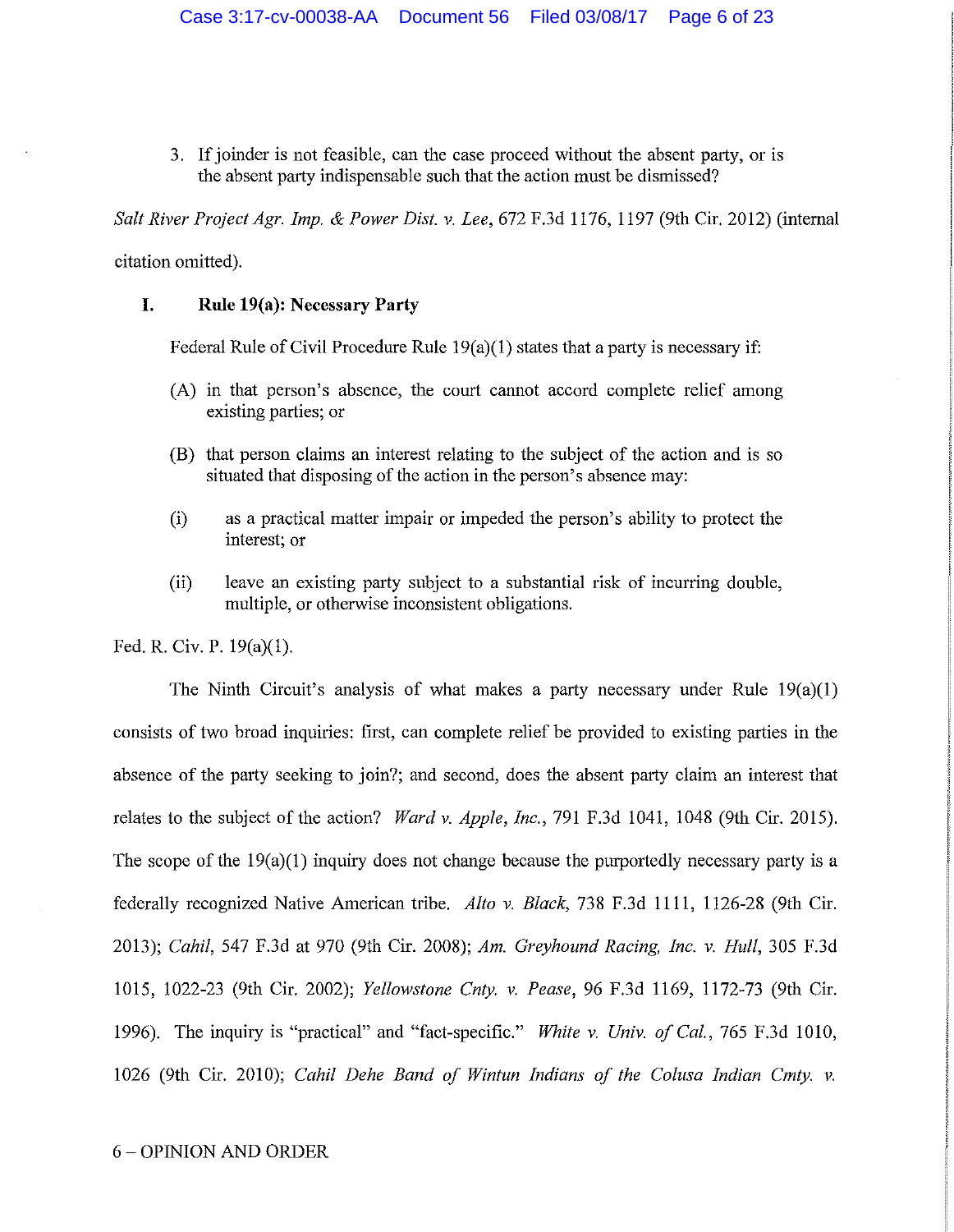*California,* 547 F.3d 962, 970 (9th Cir. 2008); *Makah Indian Tribe v. Verity,* 910 F.2d 555, 558 (9th Cir. 1990).

The Treaty Tribes in this case do not argue that complete relief cannot be provided among the existing parties in the Treaty Tribes' absence, nor do they argue that failure to join them will leave existing parties subject to a substantial risk of incurring multiple or otherwise inconsistent obligations. Instead, the Treaty Tribes argue that they have an interest that is related to the subject of this action and that their ability to protect this interest will be impaired in their absence. Tribes' Mot. Dismiss 9-10.

# **A. The Tribes' Claimed Interest in the Litigation**

To determine whether the Treaty Tribes are necessary parties under Rule  $19(a)(1)(B)(i)$ , the Court first must determine whether the Treaty Tribes claim an interest relating to the subject of the litigation. There are "few categorical rules" regarding whether a party has an interest within the meaning of 19(a)(1)(B). *Cahil*, 547 F.3d at 970. "At one end of the spectrum, we have held that the interest at stake need not be 'property in the sense of the due process clause'" and "at the other end of the spectrum, we have recognized that the 'interest must be more than a financial stake, and more than a speculation about a future event."' *Id.* (quoting *Makah,* 910 F.2d at 558). "Within the wide boundaries set by these general principles, we have emphasized the 'practical' and 'fact-specific' nature of the inquiry." *Id.* (citing *Makah,* 910 F.2d at 558).

Here, the Treaty Tribes seek to protect their treaty-reserved fishing rights. Tribes' Mot. Dismiss 8-10. The Wasco Board determined that plaintiff's proposed expansion of its railroad tracks would interfere with those rights, and denied plaintiff's permit application on the basis of that interference. Himnan Deel. **if** 2, Ex. A. 10 (doc. 32-1).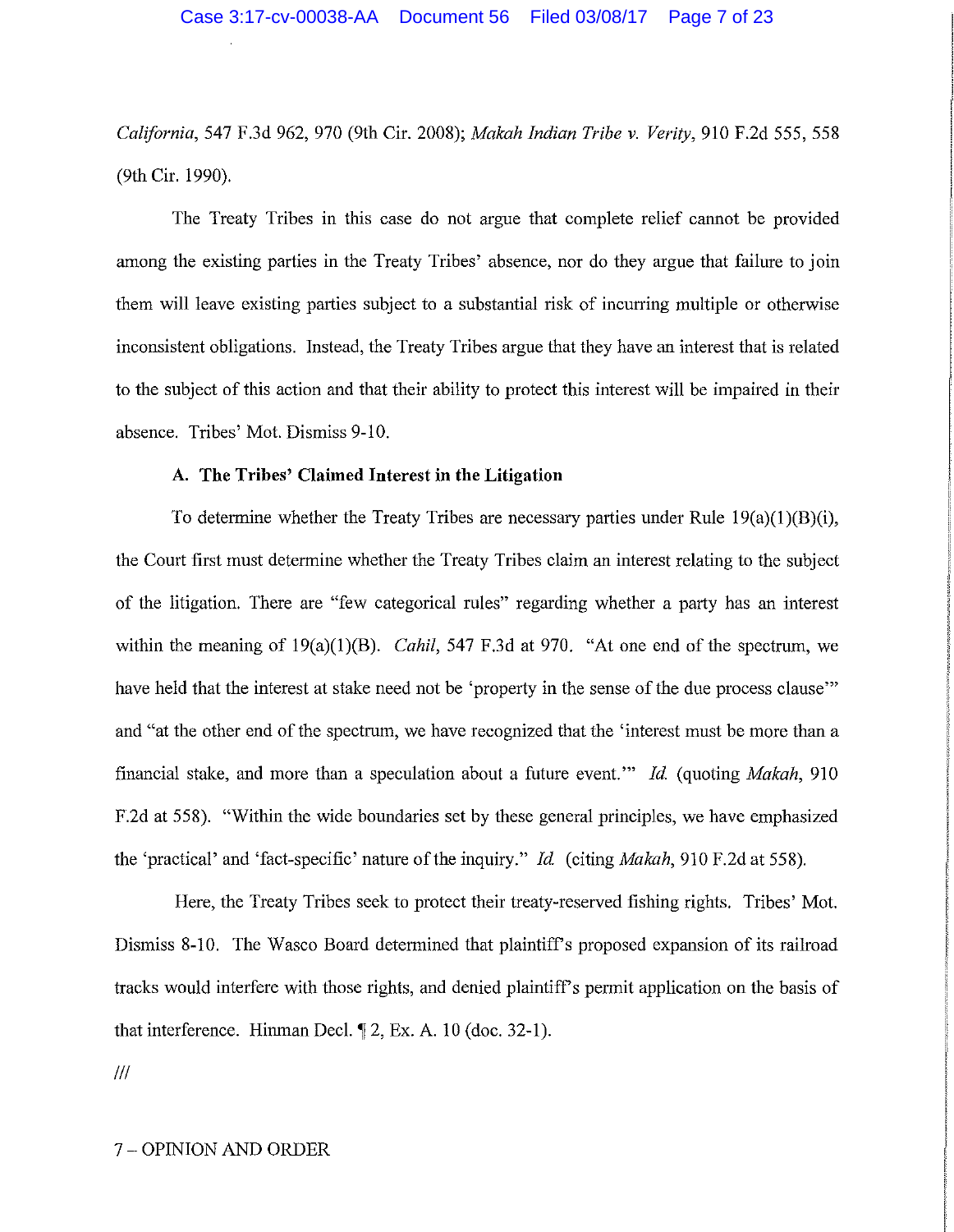There is no doubt that as a general matter, treaty-reserved fishing rights may be an "interest" within the meaning of Rule 19. *Washington v. Daley,* 173 F.3d 1158, 1167 (9th Cir. 1999). Such rights are much more than a financial stake or speculation. They are rights that are of great significance to tribes generally. *See United States v. Confederated Tribes of Colville Indian Reservation,* 606 F.3d 698, 701 (9th Cir. 2010) (characterizing the Wenatshapam Fishery as the "hub around which the Wenatchi's cycle of life rotated"). They are a function of tribal sovereignty and allow tribes to enforce fishing laws against tribal members. *See United States v. Sohappy,* 770 F.2d 816 (9th Cir. 1985) (finding that tribes "have a strong interest in enforcing their tribal fishing regulations according to their own dictates and concurrent federal jurisdiction might impair independent tribal control."). They are so strong they survive conveyance of title to the underlying land. *W. Shoeshone Nat'l Council v. Molini*, 951 F.2d 200, 202 (9th Cir. 1991) (reiterating the Supreme Court's finding that conveyance of title does not include treaty-reserved hunting and fishing rights). The United States government has implicitly recognized the importance of such rights by vigorously defending them in court. *Washington v. Wash. State Commercial Passenger Fishing Vessel Ass'n,* 443 U.S. 658 (1979) (in 1970, the United States, on its own behalf and as trustee for seven tribes, sued the State of Washington to protect the tribes' treaty-reserved fishing rights.).

Here, however, the critical question is whether the Treaty Tribes' indisputable interest in their treaty-reserved fishing rights "relates to the subject of the action" under Rule 19. On the particular facts of this case, the treaty-reserved fishing rights are closely related to the subject of this lawsuit. Plaintiff seeks to invalidate the Wasco Board's permit denial. The *sole* basis for that denial was interference with the Treaty Tribes' treaty-reserved fishing rights. Hinman Deel. if 2, Ex. A. 10 (doc. 32-1). Had the Wasco Board made a different finding about treaty rights, it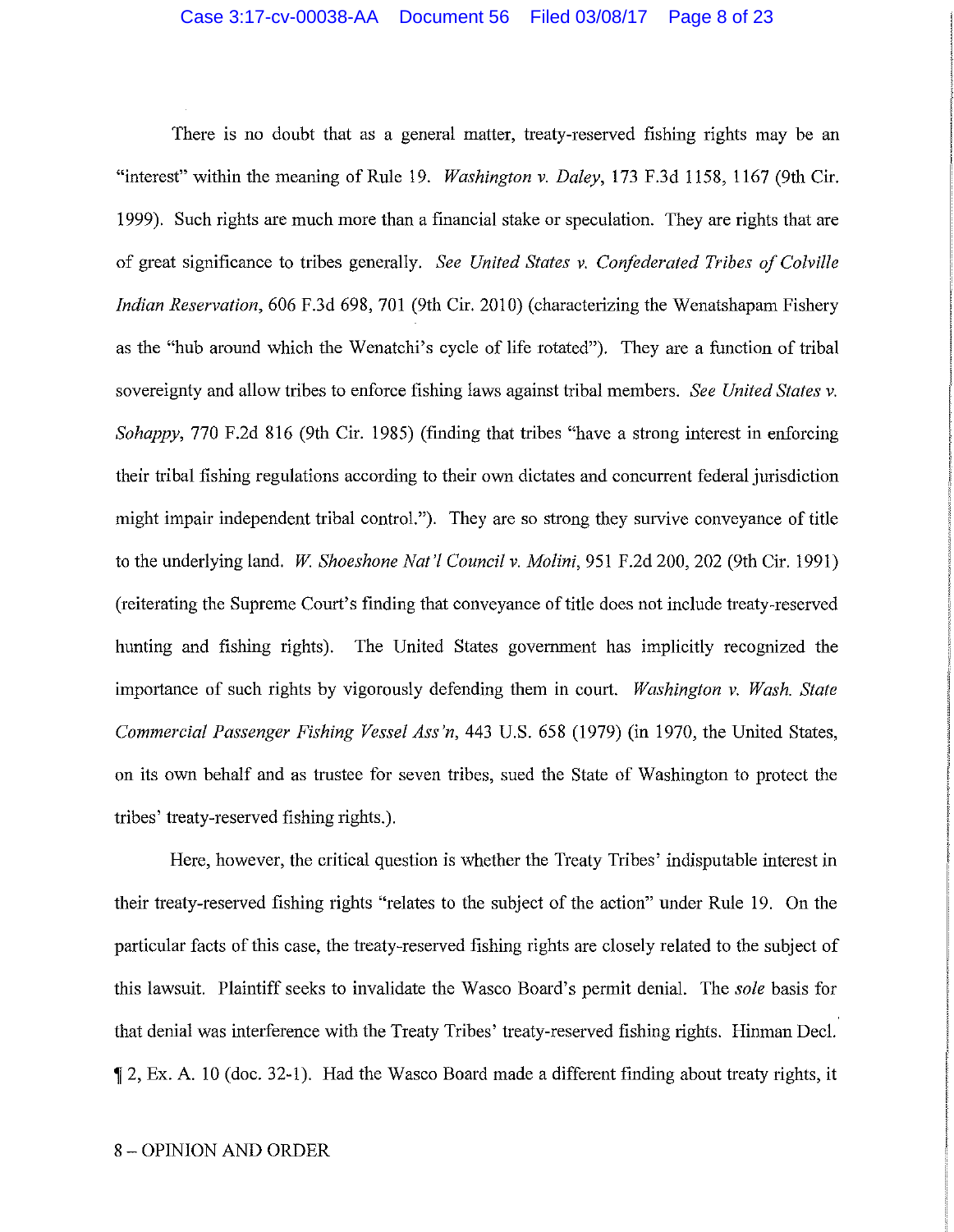would have granted the permit and this lawsuit never would have been filed. Bearing in mind the practical, fact-specific nature of the Rule 19(a) inquiry, the Court is bound to conclude that the treaty-reserved fishing rights "relate" to the subject matter of this action.

Plaintiff implicitly recognizes the importance of the Treaty Tribes' treaty-reserved fishing rights by arguing that this litigation is not really about those rights. Pl.'s Opp'n to Tribes' Mot. Dismiss 2 (doc. 42). Instead, plaintiff insists that this litigation is only about federal preemption, specifically whether 49 U.S.C. § 10501(b) preempts County defendants' authority to regulate plaintiff's construction project. *Id.* ("The only issue in this litigation is whether defendants ... have authority to regulate Union Pacific's rail construction project."). However, a party cannot avoid a finding of necessity under Rule 19 by its characterization of the issue, especially when the outcome of the litigation would affect tribal interests. As the Ninth Circuit explained in *Quileute*, 18 F.3d at 1458, "necessity . . . cannot be avoided by characterizing the issue as constitutionality [of the statute]. If the [statute] were to be found unconstitutional, it would affect the property interests of the [tribes]." Similarly, if plaintiffs argument regarding preemption were to succeed, it would affect the Treaty Tribes' treaty-reserved fishing rights because it would enable plaintiff to proceed with its railway expansion project through land that is subject to those rights.

The Court is not persuaded by plaintiffs attempt to characterize this litigation as being only about preemption. The Court finds that the Treaty Tribes have, in pointing to their treatyreserved fishing rights, claimed an interest that falls within the wide boundaries of the Ninth Circuit's practical Rule  $19(a)(1)(B)$  inquiry.

Ill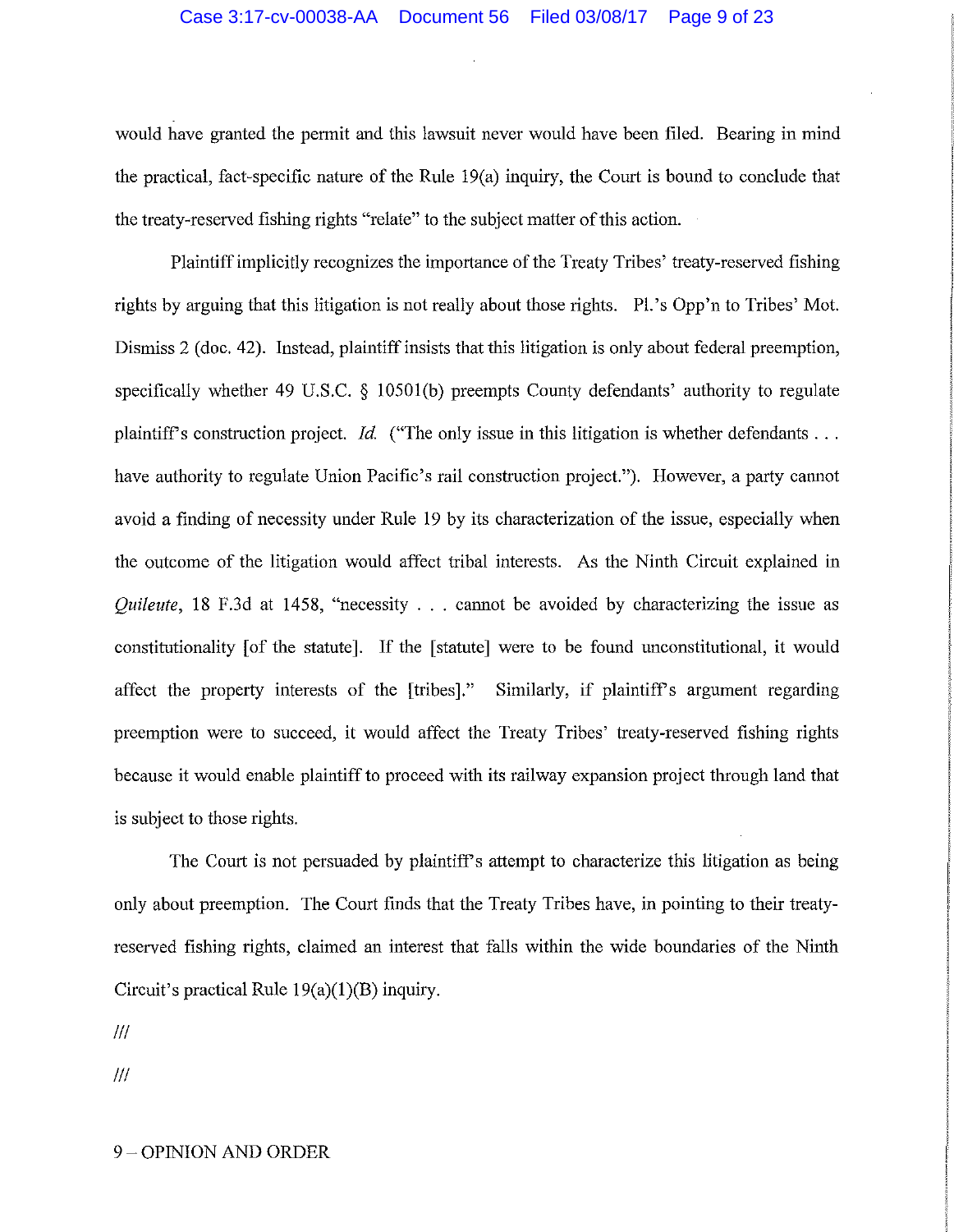### **B. The Tribes' Ability to Protect Their Interest**

The next step under Rule  $19(a)(1)(B)(ii)$  is to determine whether the absent party's ability to protect its interest will be impaired or impeded if the action proceeds without joinder. In assessing whether an interest will be impaired or impeded, the Ninth Circuit focuses on whether that party's interest is adequately represented by the present parties. *Alto,* 738 F.3d at 1126-29 (citing *Washington,* 173 F.3d at 1167); *Salt River,* 672 F.3d at 1180; *White,* 765 F.3d at 1027. Courts make this determination by applying the three *Shermoen* factors:

- (1) Whether the interests of a present party to the suit are such that it will undoubtedly make all of the absent party's arguments;
- (2) Whether a present party is capable of and willing to make such arguments; and
- (3) Whether the absent party would offer any necessary element to the proceedings that the present parties would neglect.

*Alto,* 738 F.3d at 1127-28 (citing *Shermoen v. United States,* 982 F.2d 1312, 1318 (9th Cir. 1992)); *White,* 765 F.3d at 1031 (citing *Shermoen); Am. Greyhound,* 305 F.3d at 1023, n.5; *Washington,* 173 F.3d at 1167.

Here, the first *Shermoen* factor—whether the interests of the present party are such that it will undoubtedly make all of the absent party's arguments—weighs in favor of finding the Treaty Tribes' ability to protect its interest will be impeded. The Court is unable to conclude that either defendants or intervenors will make all of the Treaty Tribes' arguments. In *Alto,* the court determined that the absent tribe's interests were adequately represented under the first *Shermoen*  factor because the present party shared an interest with the tribe in defending the order at issue. *Alto,* 738 F.3d at 1127-28. However, in *Alto,* the present party was the United States Bureau of Indian Affairs ("BIA"). *Id.* The United States is often able to adequately represent an absent tribe because the federal government regularly has a fiduciary or trust relationship with federally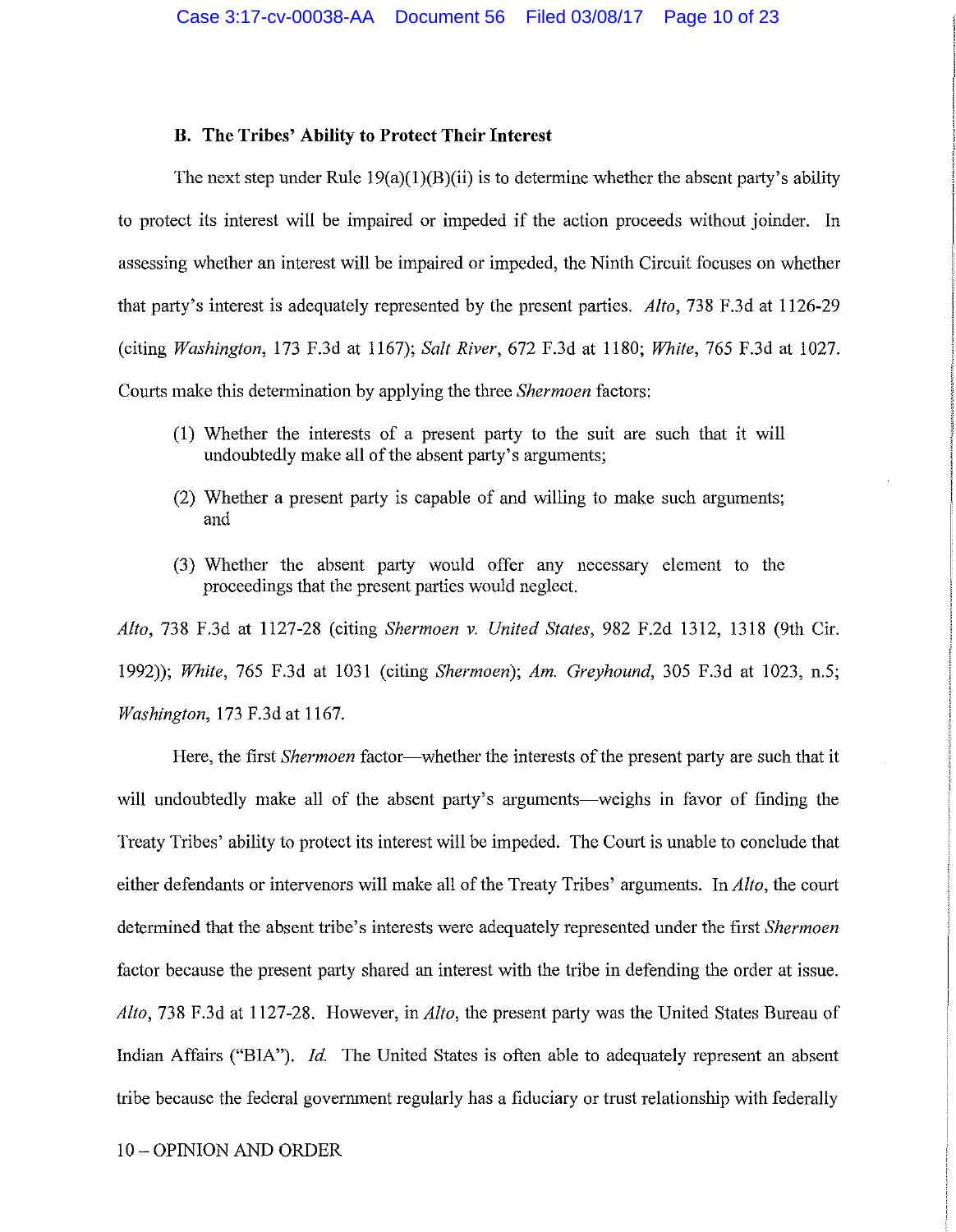#### Case 3:17-cv-00038-AA Document 56 Filed 03/08/17 Page 11 of 23

recognized tribes. *See Seminole Nation v. United States,* 316 U.S. 286, 296-97 (1942) ("[T]his Court has recognized the distinctive obligation of trust incumbent upon the Government in its dealings with these dependent and sometimes exploited people"); *Alto,* 738 F.3d at 1128 (finding that absent tribes interest was adequately represented by the BIA because the BIA had a trust responsibility to the tribes); *Washington,* 173 F.3d at 1168 (finding the United States can adequately represent tribes when there is no conflict because they have "virtually identical interests").

Unlike in *Alto,* defendants and intervening parties here are not the federal government, and thus they have no fiduciary duty or trust responsibility to protect treaty rights. Further, when a present party is not the federal government and has a "broad obligation" to serve many people, that party generally does not share a sufficient interest with an absent tribe to satisfy the first *Shermoen* factor. *White,* 765 F.3d at 1027 (finding that a state university could not adequately represent the interests of the absent tribes because the university had a "broad obligation to serve the interests of the people of California, rather than any particular subset," and therefore had different motivations). Here, County defendants, particularly the Wasco Board, have broad obligations to the people in Wasco County.<sup>2</sup> Of the potential parties to this litigation, only the Corps has a fiduciary duty to take tribal treaty rights into consideration. Pl.'s Opp'n Mot. Dismiss 3 (doc. 42). The Corps, however, is not a present party to this litigation. Accordingly, the present parties do not share a sufficient interest with the Treaty Tribes to be able to satisfy the first *Shermoen* factor.

<sup>2</sup> According to the Wasco County Planning Department website "mission statement," the Planning Department seeks to help "county residents implement a shared vision for balanced development that supports strong local economy, livability of our rural communities, and high quality natural resources for current and future generations." *Planning Home,* WASCO COUNTY, http://co.wasco.or.us/departments/planning/index.php (last visited Feb. 27, 2017).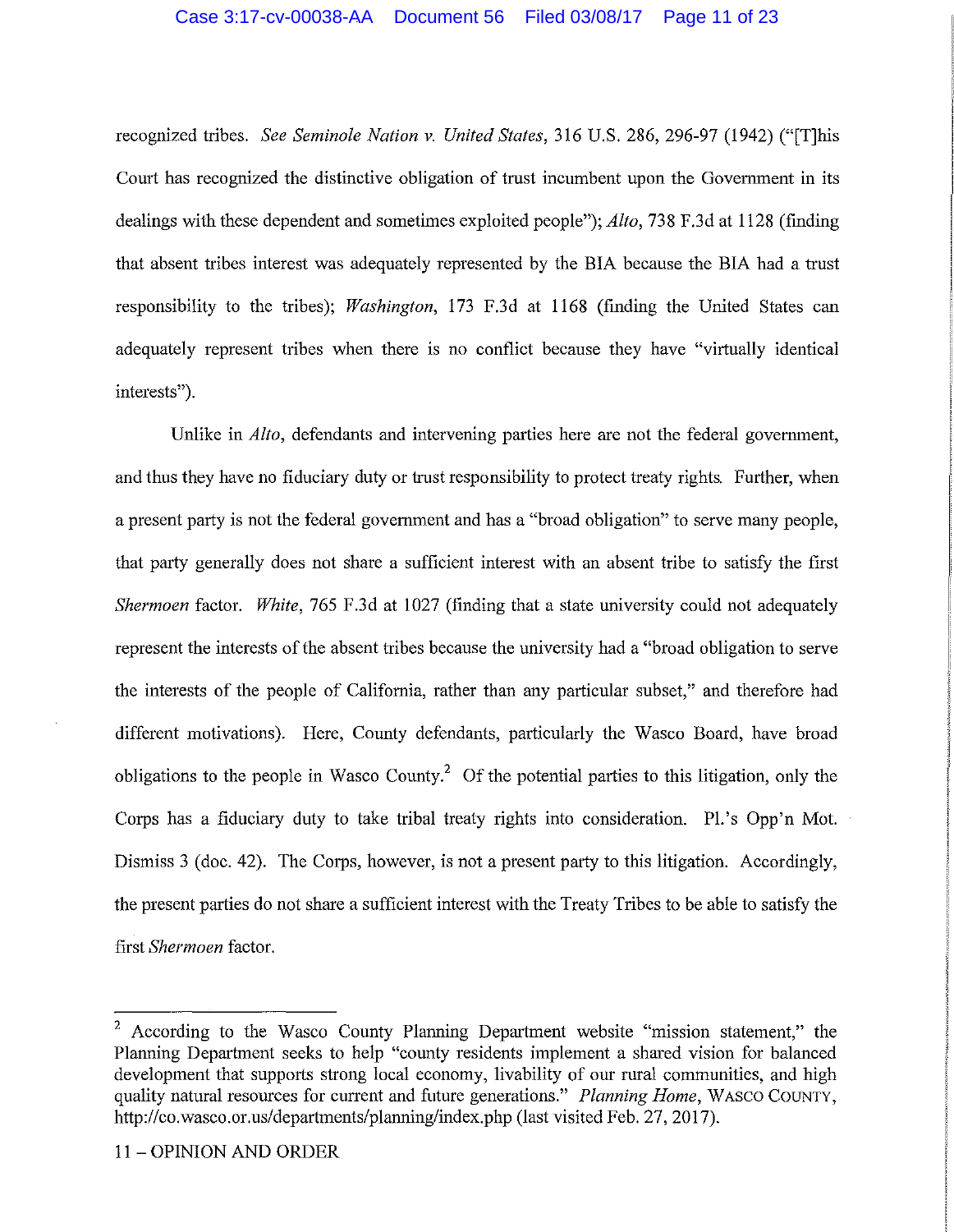#### Case 3:17-cv-00038-AA Document 56 Filed 03/08/17 Page 12 of 23

The second *Shermoen* factor—whether the present party is capable of or willing to make the absent party's arguments—also weighs in favor of finding the Treaty Tribes necessary to this action. In *Alto,* the present party (the federal government) repeatedly avowed its intention and ability to represent the tribe's interest. *Alto,* 738 F.3d at 1127-28. Here, neither defendants nor intervenors have represented that they have the intent or ability to represent the Treaty Tribes' interests.

The third and final *Shermoen* factor--whether the absent party would offer any necessary element to the proceedings that the present parties would neglect—is neutral. In *Alto*, had the tribe been a party to the lawsuit, it would have been barred from offering new evidence because the court's review was limited to the administrative record. *Alto,* 738 F.3d at 1128. Here, the Coutt is not so limited, and the Treaty Tribes would be free to introduce new evidence if they were parties. The Court is mindful of the Treaty Tribes' special status as sovereign nations with expert knowledge in their history, culture, and law. At this stage, the Court cannot conclude that this expert knowledge and evidence would be useless in analyzing the merits of plaintiffs claims. However, the Treaty Tribes have not explained what new evidence or arguments they might introduce that would bear on the adjudication of the claims at issue here, which concern preemption and violation of the Commerce Clause. The Court therefore concludes the third *Shermoen* factor weighs neither for nor against finding the Treaty Tribes to be necessary parties.

In view of all three *Shermoen* factors, the Court finds that the present parties are not capable of adequately representing the Treaty Tribes' interests. As such, because the Treaty Tribes claim an interest related to the subject of this litigation, this Court finds that the Treaty Tribes are a necessary party under the Ninth Circuits' broad, practical, and fact-specific approach to Rule 19(a)(l).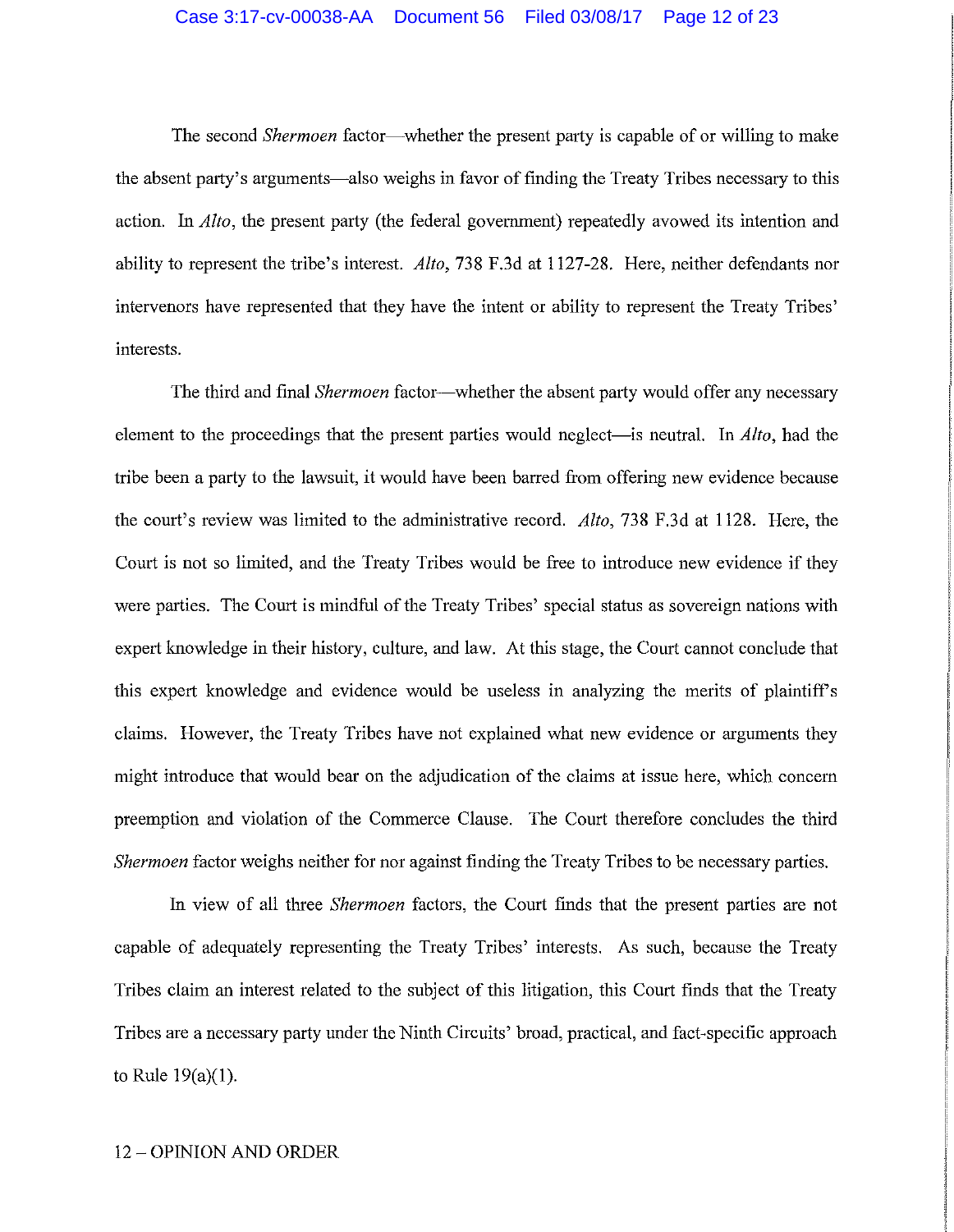## **II. Feasibility of Joining Treaty Tribes**

The second question in the *Salt River* analysis is whether it is feasible to join the absent party. It is well established that federally recognized tribes cannot be compelled to join a federal action unless they unequivocally waive their sovereign immunity or Congress expressly abrogates their immunity from suit. *See Santa Clara Pueblo v. Martinez,* 436 U.S. 49, 58 (1978) (finding that in the absence of any equivocal expression of contrary legislative intent, suits against the tribe under the ICRA are barred by sovereign immunity); *Kescoli v. Babbitt,* IOI F.3d 1304, 1310 (9th Cir. 1996) (finding that the Navajo Nation's and Hopi Tribe's sovereign immunity prevents them from being joined to the matter involuntarily, absent unequivocal waiver); *Dewberry v. Kulongoski,* 406 F. Supp. 2d 1136, 1145 (D. Or. 2005) (finding legal action against an Indian tribe is precluded unless the tribe waives its immunity or Congress expressly abrogates tribal immunity).

The only instance where a tribe may not use sovereign immunity as a defense to joinder under Rule 19(a) is ifthe suit is brought by the United States. *E.E.* O.C. *v Peabody Western Coal Co.,* 400 F.3d 774, 781-82 (9th Cir. 2005) (finding that sovereign immunity did not bar the Tribe from being joined in the suit when the party filing suit is an agency of the United States).

Here, as stated above, the Treaty Tribes have specifically reserved their sovereign immunity in their Motion to Dismiss, and Congress has not expressly abrogated the Treaty Tribes' rights in these circumstances. Moreover, the plaintiff in this case is not the United States. As such, the Treaty Tribes cannot be compelled to join this action and joinder is, therefore, not feasible under the second step of the *Salt River* analysis.

Ill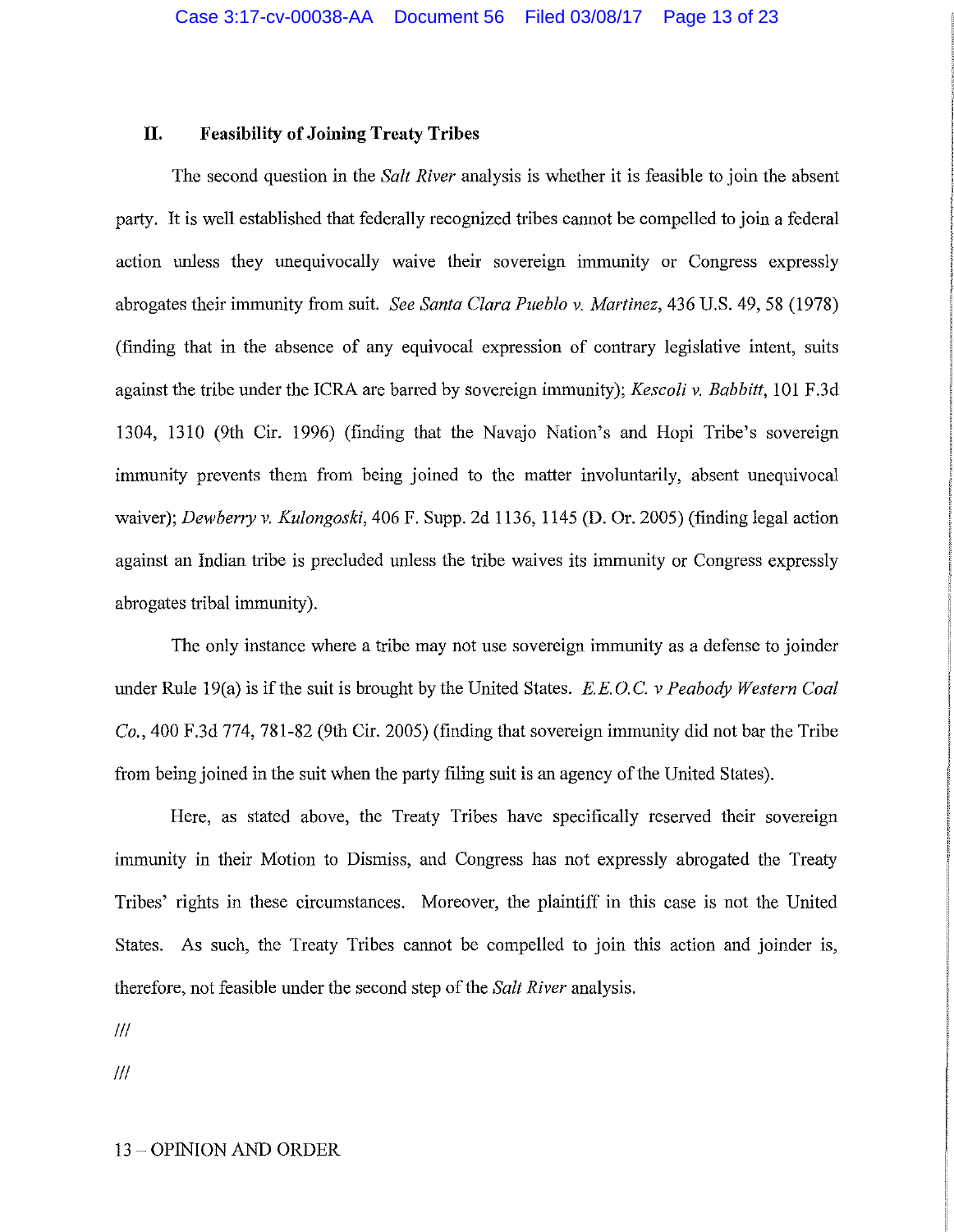### **III.** Rule 19(b): Indispensable Party

The Court now turns to the third and final question in the *Salt River* Rule 19 analysis. If a party is necessary but cannot feasibly be joined, "the court must determine whether, in equity and good conscience, the action should proceed amongst the existing parties or should be dismissed." Fed. R. Civ. P. 19(b). In deciding if the action should proceed, the court determines:

- (1) the extent to which a judgment rendered in the person's absence might prejudice that person or the existing parties;
- (2) the extent to which any prejudice could be lessened or avoided by:
	- (A) protective provisions in the judgment;
	- (B) shaping the relief; or
	- (C) other measures;
- (3) whether a judgment rendered in the person's absence would be adequate; and
- ( 4) whether the plaintiff would have an adequate remedy if the action were dismissed for nonjoinder.

*Id.* By balancing these four factors, the court will determine if the party is indispensable and if the case can proceed. *Kescoli*, 101 F.3d at 1310.

Some federal appellate courts have noted that when the absent party is a tribe asserting sovereign immunity, "there may be very little need for balancing Rule 19(b) factors because immunity itself may be viewed as one of those interests compelling by themselves which requires dismissing the suit. *Dawavendewa v. Salt River Project Agr. Imp.* & *Power Dist.,* 276 F.3d 1150, 1162 (9th Cir. 2002) (citation and quotation marks omitted, punctuation normalized). The Ninth Circuit has not adopted a blanket rule of indispensability when the absent party is a tribe and has "consistently applied the four part balancing test" to determine the correct outcome under Rule 19(b). *Id.* The absent party's sovereign status does, however, play a role in the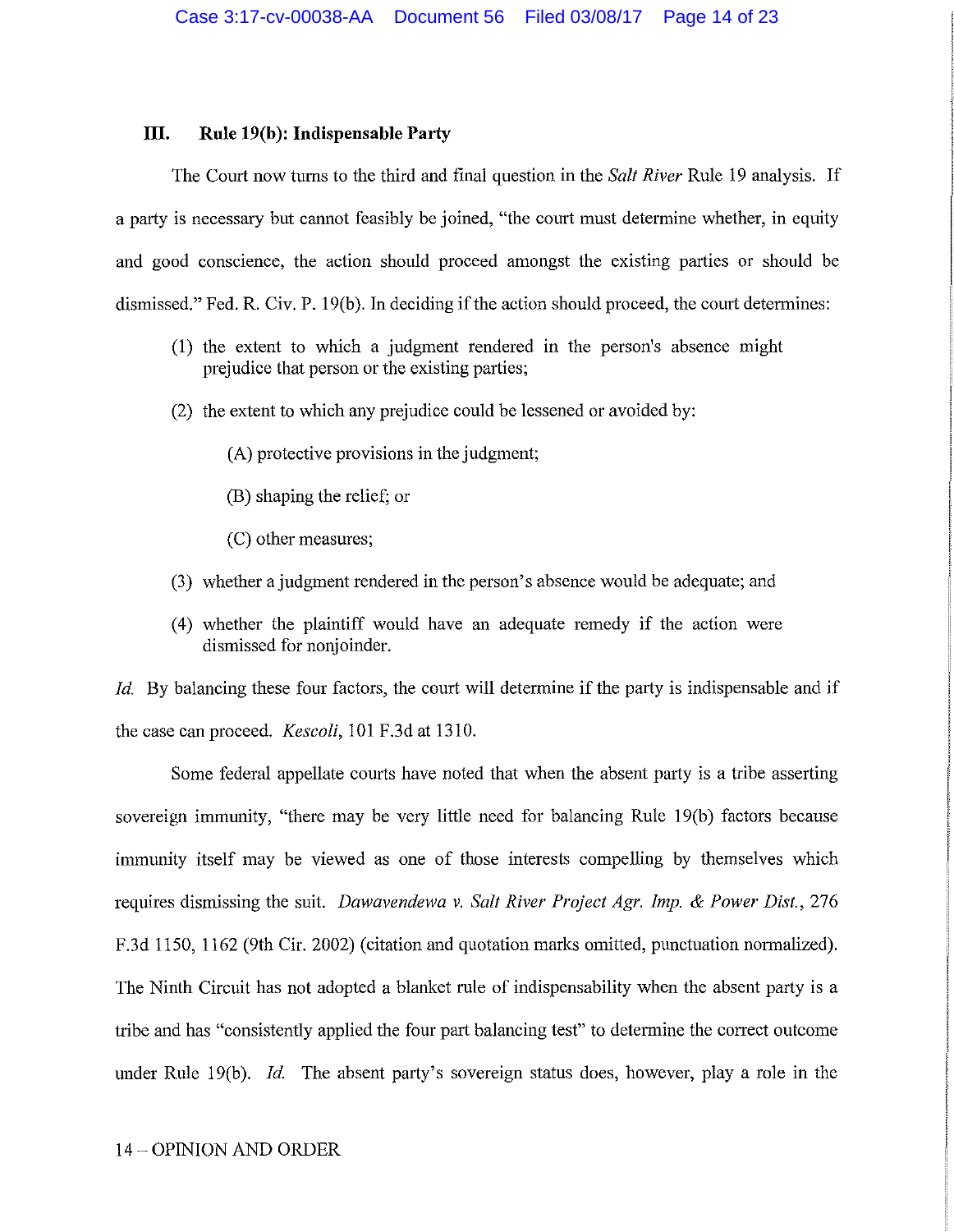#### Case 3:17-cv-00038-AA Document 56 Filed 03/08/17 Page 15 of 23

analysis. If the four part test presents a close case, *i.e.* if the factors "do not clearly weigh in favor" of permitting the action to proceed, it may be that "the concerns for the protection of tribal sovereignty" tip the scales in favor of dismissal. *Kescoli,* 101 F.3d at 1311; *see also Clinton v. Babbitt,* 180 F.3d 1081, 1090 (9th Cir. 1991) (affirming district court's dismissal of the case even though the absence of an alternative forum weighed in favor of the plaintiffs).

The first factor of Rule 19(b) requires consideration of potential prejudice to both the absent party and the existing parties. Fed. R. Civ. P. 19(b)(1). To the extent this factor focuses on prejudice to the absent party, this factor "largely duplicates the consideration that made a party necessary under Rule 19(a): a protectable interest that will be impaired or impeded by the party's absence." *Am. Greyhound Racing, Inc.,* 305 F.3d at 1026. This Court has already found that the Treaty Tribes' ability to protect their interests will be harmed if this lawsuit proceeds in their absence. This factor, therefore, weighs in favor of dismissal.

Under the second factor of Rule  $19(b)$ —the extent to which any prejudice could be lessened or avoided by protective provisions in the judgment, shaping the relief, or other measures—there is no relief available that would lessen the prejudice for the Treaty Tribes. The Treaty Tribes explain that they have a great dependence on the fisheries and that the fisheries are used for "subsistence, ceremonial, and medicinal purposes." Treaty Tribes' Mot. Dismiss 4. Because of this dependence, the Treaty Tribes have a major concern about plaintiff's project as it would increase traffic across the Umatilla Reservation and the Columbia River as much as twenty-five percent, leading to more spills that would damage the water in which the Tribes fish. *See* Tribes' Reply in Supp. of Mot. Dismiss 15, n. 11. (citing Huber Deel. (doc. 45)).

Plaintiff has not proposed any way to modify or shape the relief to alleviate prejudice to the Treaty Tribes, and no such modification is apparent to the Court. A decision in plaintiff's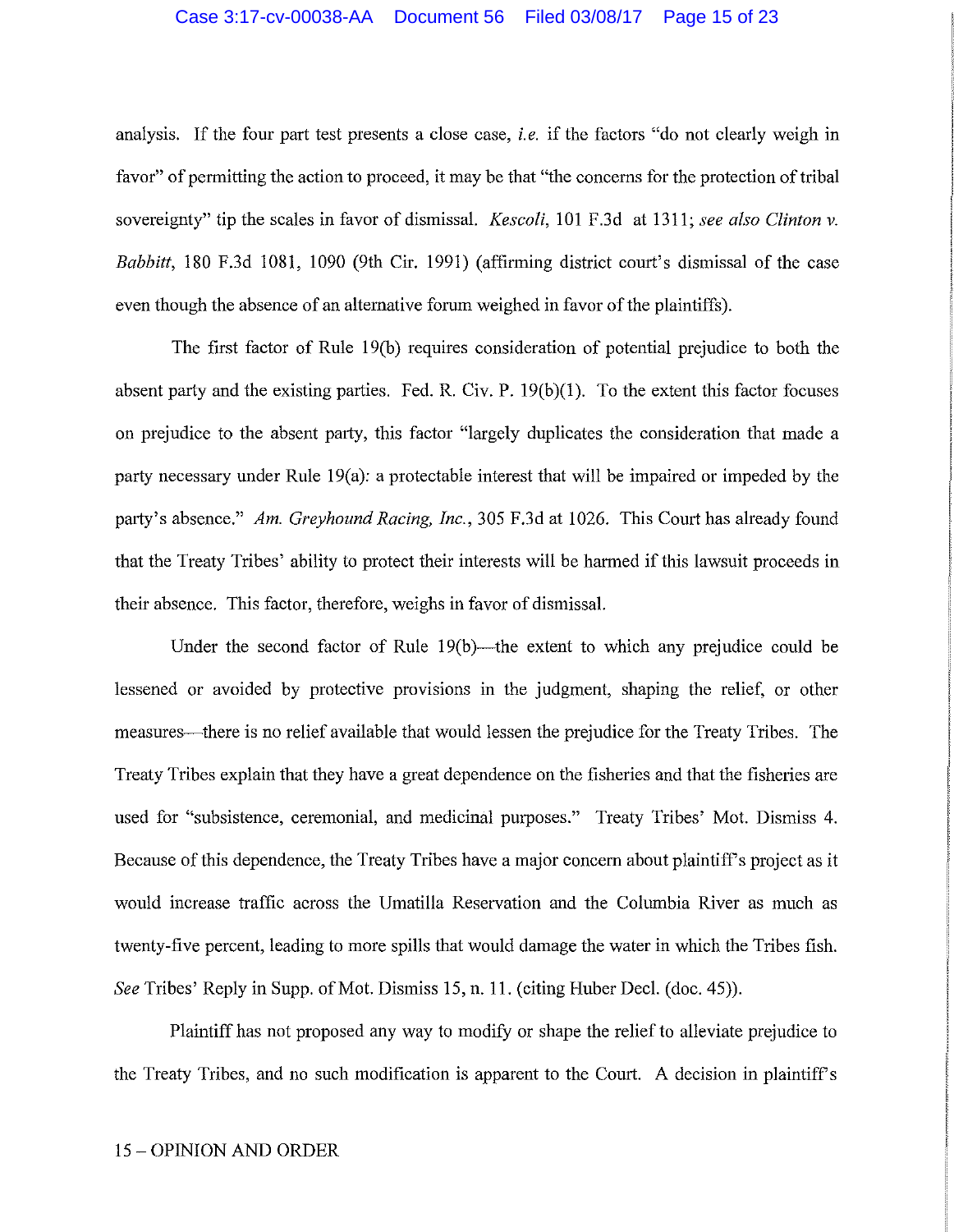#### Case 3:17-cv-00038-AA Document 56 Filed 03/08/17 Page 16 of 23

favor would shut down the County permitting process through which the Treaty Tribes are cunently protecting their treaty rights. Therefore, this factor weighs in favor of dismissal.

The third factor of Rule 19(b)—whether a judgment rendered in the person's absence would be adequate—weighs in favor of allowing the action to proceed without the Treaty Tribes. The questions presented by plaintiff are questions of federal law. Resolution of those questions would either shut down the County defendant's permitting process (as preempted and/or in violation of the Commerce Clause) or allow the permitting process to stand. The Treaty Tribes' participation in the lawsuit is not necessary to render an adequate judgment because the party with full control over the permitting process, Wasco County, is a party to this lawsuit.

The fourth factor of Rule 19(b) requires the Court to consider whether plaintiff would have an adequate remedy if the action were dismissed for nonjoinder. The Treaty Tribes argue that the Gorge Commission provides a viable alternative forum. As stated above, plaintiffs appeal before the Gorge Commission is currently pending. It is clear that the appeal provides an alternative forum for plaintiff to attempt to overturn the denial of its permit application. Plaintiff asserts that the appeal is inadequate, however, to permit it to raise the claims it asserts in this action regarding preemption and the Commerce Clause.

On this record, the Court concludes the Gorge Commission is an adequate alternative forum. The Gorge Commission submitted a response to the Treaty Tribes' motion to dismiss confirming that is willing and able to hear plaintiffs arguments in the appeals process. *See*  Gorge Commission Defs.' Resp. Treaty Tribes' Mot. Dismiss 1 (doc. 40). Plaintiff complains that a majority of Gorge Commission members are not lawyers, but in other contexts, federal courts regularly hold that administrative proceedings—often presided over by nonlawyers provide an adequate opportunity to raise questions of federal law. *See Plaine v. McCabe,* 797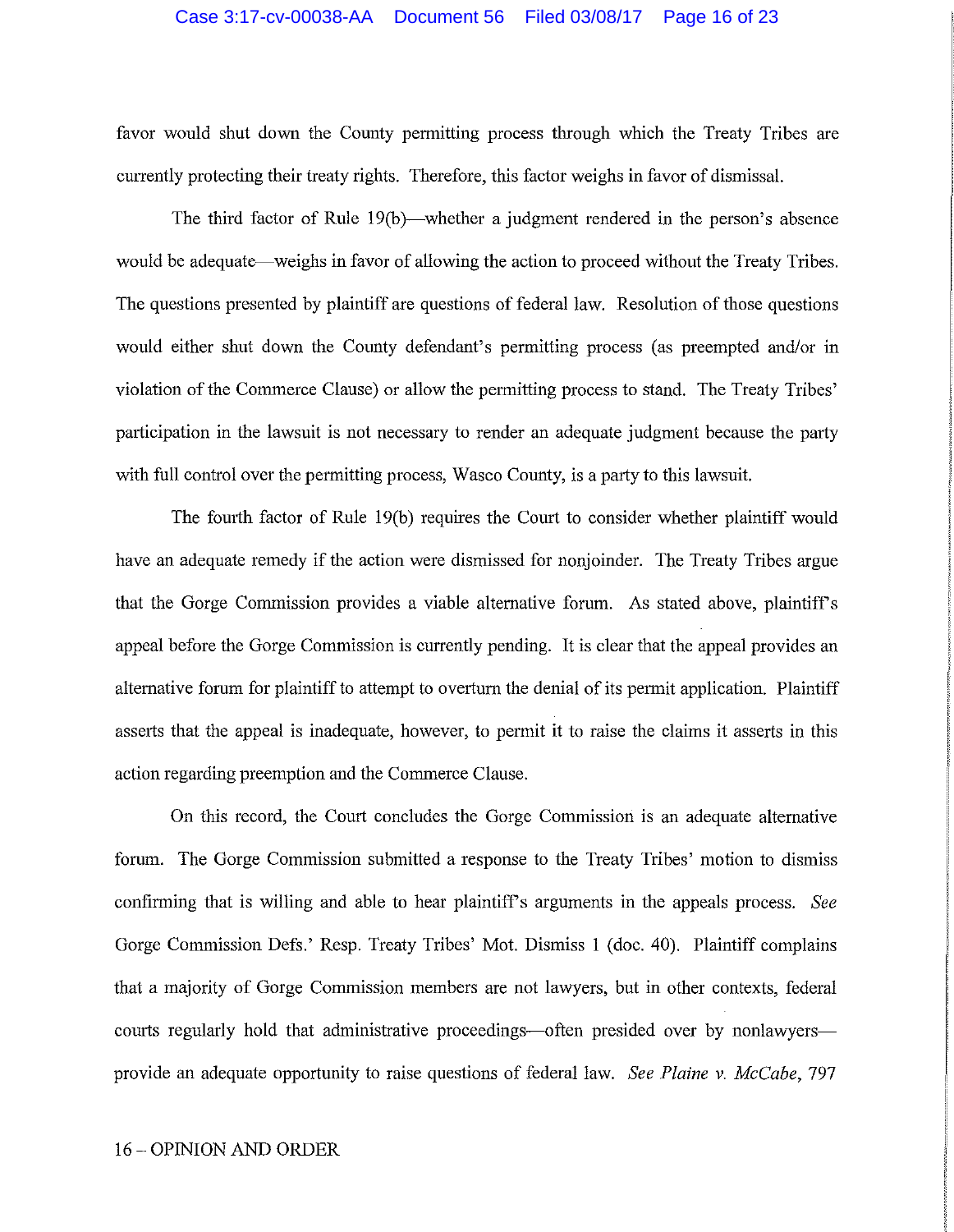#### Case 3:17-cv-00038-AA Document 56 Filed 03/08/17 Page 17 of 23

F.3d 713, 719 (9th Cir. 1986) (explaining when a state administrative proceeding has preclusive effect in federal court). Moreover, orders of the Gorge Commission are subject to appeal in state courts, where the presiding judges are lawyers fully competent to adjudicate questions of federal law. *See, e.g., Friends of the Columbia Gorge, Inc. v. Columbia River Gorge Comm'n,* 213 P.3d 1164, 1167-68 (Or. 2009) (considering whether the Gorge Commission's revision of its management plan violated the Columbia River Gorge National Scenic Area Act, 16 U.S.C. *§*  544-544p); *Skamania Cnty. v. Woodall,* 16 P.3d 701, 705 (Wash. Ct. App. 2001) (considering whether the Gorge Commission should have applied state or federal law in adjudicating competing applications to operate mobile home parks). The availability of an alternative forum weighs in favor of dismissal.

Three of the four 19(b) factors weigh in favor of finding that the Treaty Tribes are indispensable parties. The ability to render adequate relief in the Treaty Tribes' absence weighs against such a finding. This is, therefore, one of the close cases where the 19(b) factors do not point uniformly in one direction. Three considerations tip the scales here. First, the majority of the 19(b) factors favor dismissal. Second, the fact that the absent parties are sovereign nations strongly suggests that dismissal is the correct course. *Am. Greyhound Racing, Inc.,* 305 F .3d at 1026.

Finally, the unusual factual background here warrants consideration. Plaintiff reserved its preemption arguments when it applied to Wasco County for a permit. It thus voluntarily participated in the County's process despite believing that process violated the Supremacy Clause and the Commerce Clause. In the federal permitting process, the Corps expressly relied on the County process with respect to compliance with the Columbia River Gorge National Scenic Area Act and its attendant tribal consultation requirements. *See* Baatz Deel. Ex. 2 at 18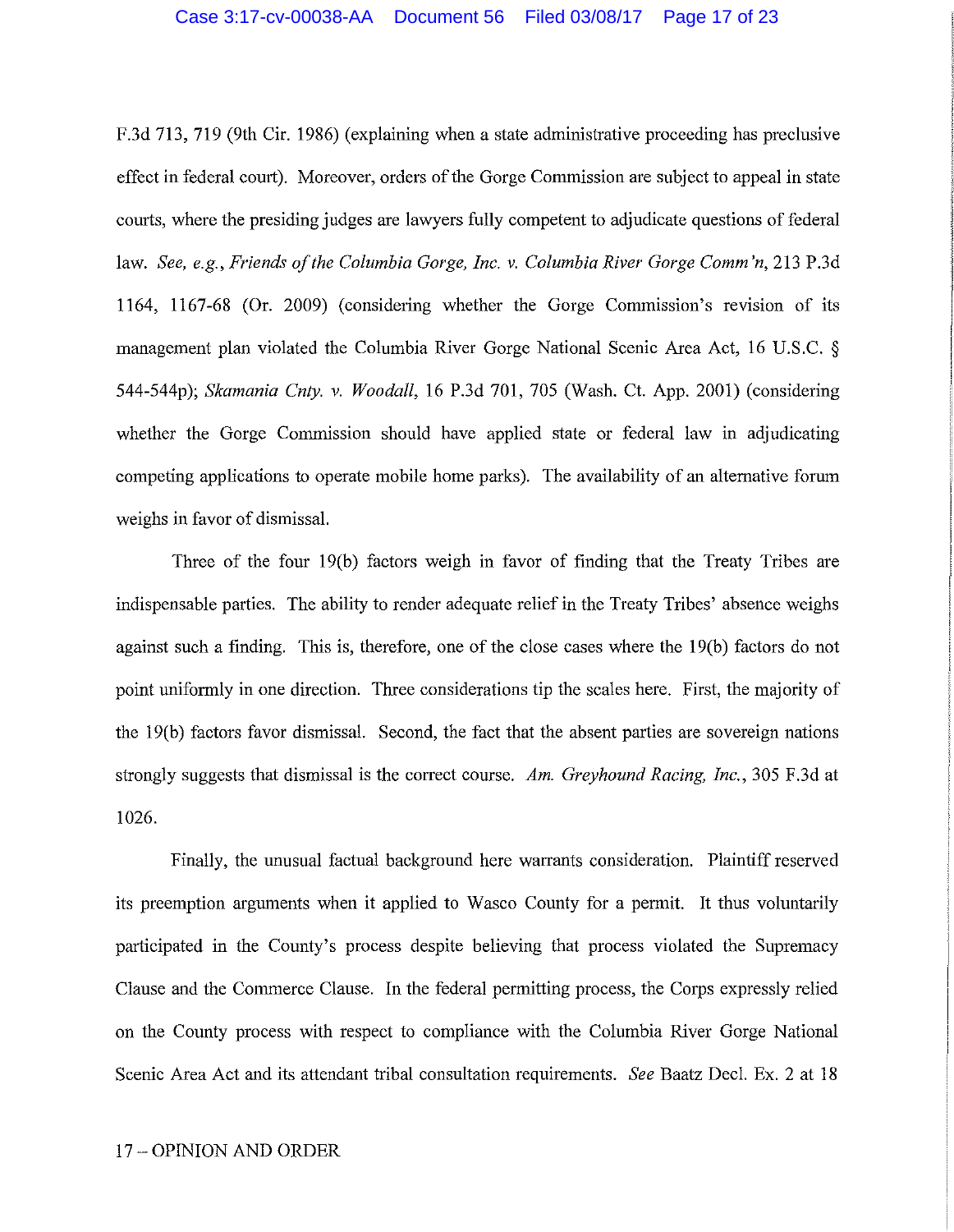#### Case 3:17-cv-00038-AA Document 56 Filed 03/08/17 Page 18 of 23

Jan. 10, 2017 (doc. 4-2) ("[I]t is UPRR that is proposing to conduct the development action in the Scenic Area, not the Corps, and as such, the responsibility to comply with the Act, if any, should fall on UPRR. ") The Corps noted that undertaking its own review in this area would be "duplicative." *Id.* Plaintiff never asserted that the Corps should ensure the project complied with federal law. Instead, plaintiff chose to raise its preemption arguments in federal court only after the County denied the permit. There is no rule against such strategic maneuvering, but it may fairly be taken into account when considering whether "in equity and good conscience" a suit should be dismissed or permitted to go forward. Fed. R. Civ. P. 19(b)(2).

Taking into consideration the balance of the 19(b) factors, respect for tribal sovereignty, and the factual background of this case, the Court concludes that the Treaty Tribes are indispensable parties to this litigation.

### **IV. Public Rights Exception**

Plaintiff argues that even if the Treaty Tribes are found to be necessary and indispensable parties, the "public rights" exception to joinder applies and precludes dismissal. Pl.'s Opp'n to Tribes' Mot. Dismiss 15.

While the "contours of the public rights exception have not been clearly defined," courts generally engage in a basic two-pronged inquiry. *Kescoli,* 101 F.3d at 1311. First, "the litigation must transcend the private interests of the litigants and seek to vindicate a public right" and, second, "although the litigation may adversely affect the absent parties' interests, the litigation must not 'destroy the legal entitlements of the absent parties."' *Dewberry,* 406 F. Supp.2d at 1148-49 (quoting *Kescoli,* 101 F.3d at 1311).

Ill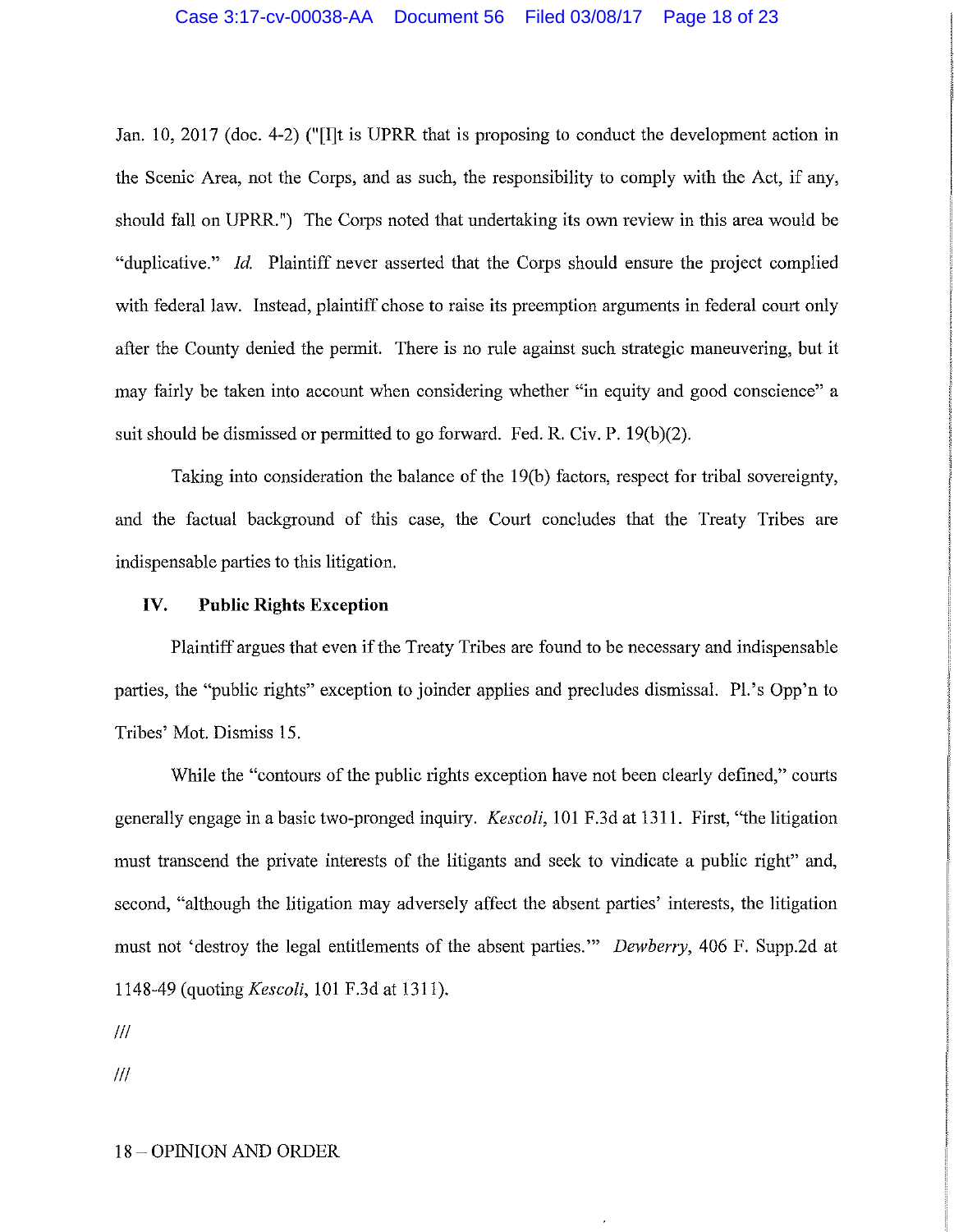## **A. Prong one**

Under the first prong of the public rights exception, plaintiff must first show that "the litigation  $\ldots$  transcend[s] the private interests of the litigants and seek[s] to vindicate a public right." *Kescoli,* 101 F.3d at 1311. In the Ninth Circuit, the Court does not apply the public rights exception to cases where the plaintiff's private interest is advanced even though the general basis of the action involves public interest. *See Am. Greyhound Racing, Inc.,* 305 F .3d at 1026 ( detennining that even if the general subject of the litigation is "of great public interest," if the narrow issue in the case is more private than public, the public rights exception does not apply.).

Plaintiff argues that its claim satisfies the first prong of the public rights exception inquiry because it is "vindicating public rights" by seeking a declaration that "under the [ICCTA], a federal agency has exclusive jurisdiction over the construction and operation of interstate rail lines." Pl.'s Opp'n to Tribes' Mot. Dismiss 16 (citing Pl.'s Compl. 16). Plaintiff argues that "in that sense, [it] acts on behalf of the public-in fact, the nation as a whole." *Id.* 

The Treaty Tribes respond that the public rights exception right does not apply because even though the broad preclusion question may be of general public interest, the subject matter of the litigation is "primarily private in nature." Reply Mem. Supp. Mot. Dismiss by Treaty Tribes 31. In support of their argument, the Treaty Tribes note plaintiff's marketing focus on increased revenue that will flow from the Project. For example, in a public outreach flyer, plaintiff stated that it will be able to run an additional five to seven trains per day once the project is constructed. Huber Decl.  $\P\P$  10-11 (referring to a flyer available on the Mosier City Council's website at https://mosiercitycouncil.files.wordpress.com/2012/08/mosier-factsheet.pdf). The additional five to seven trains per day amount to an approximate increase in rail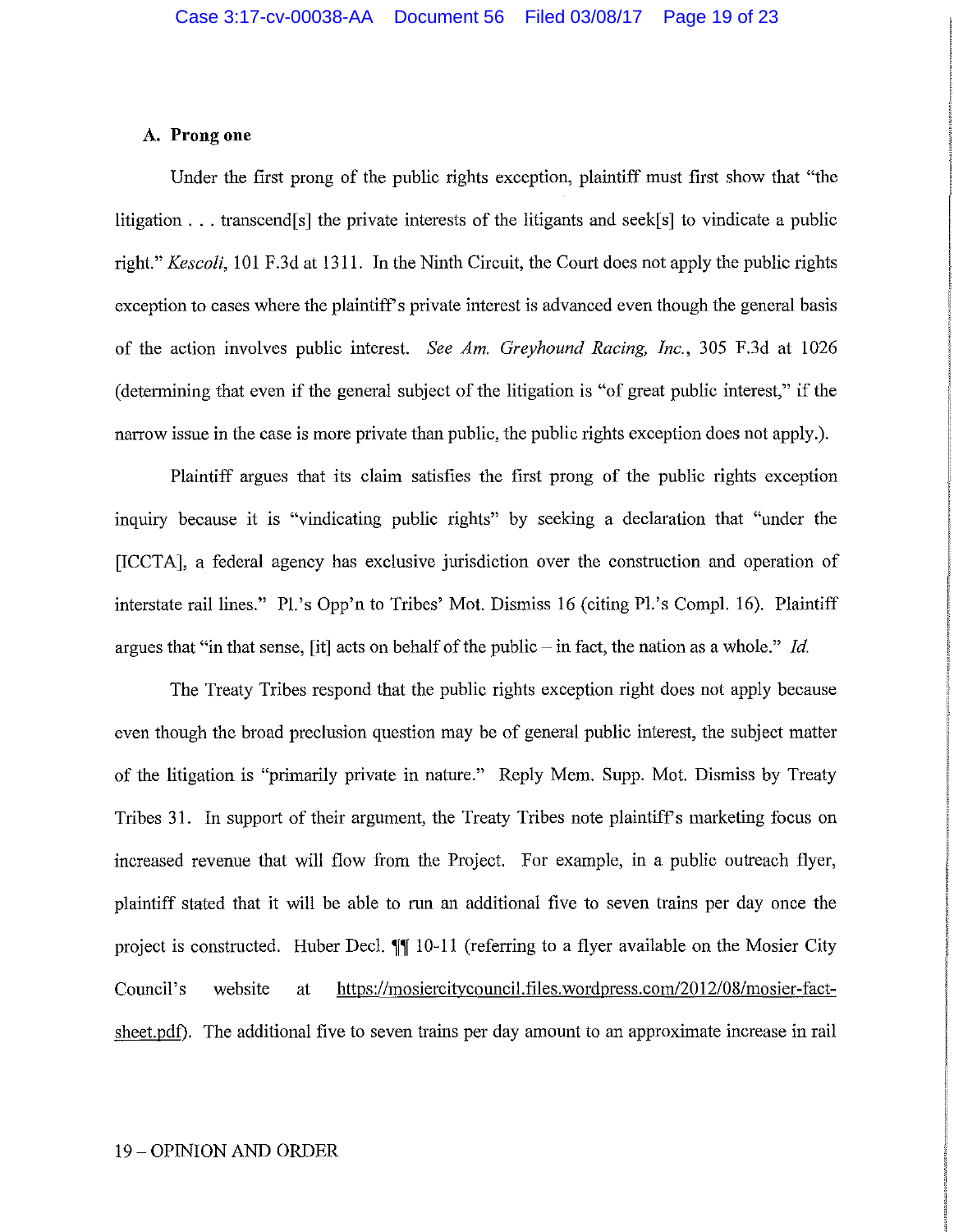traffic of twenty-five percent. *Id.* 11. In 2016, plaintiff earned an average of \$2,203 per freight car. *Id.* 13 & Ex. F at 26.

Moreover, as explained above, plaintiff did not seek to assert its preemption and Commerce Clause arguments until after the Wasco Board denied its application. That fact undercuts plaintiffs assertion that its purpose in this lawsuit is to assert a broad public right rather than advance its own private interest.

Although it is not clear the total amount of money plaintiff will gain from this Project, the Court finds that this lawsuit centers primarily on advancement of a private right. Accordingly, plaintiff fails to make the required showing on the first prong of the public rights exception.

# **B. ProngTwo**

Under the second prong of the inquiry, the plaintiff must show that "the public rights exception to joinder mles is an acceptable intrusion upon the rights of absent parties." *Shermoen*, 982 F.2d at 1319. Application of the exception is "acceptable" only when the "adjudication does not destroy the legal entitlements of the absent parties."' *Id* (quoting *Conner,* 848 F.2d at 1459) (alterations omitted). The question is whether the litigation is aimed at the absent parties' interests or only incidentally affects those interests. *Am. Greyhound Racing, Inc.,* 305 F.3d at 1026.

Plaintiff provides two arguments in support its argument that the litigation does not adjudicate the Treaty Tribes' rights. First, plaintiff argues that "[t]he litigation is not aimed, and will not destroy, the Tribes' legal entitlements" because this Court may rule on the preemption and Commerce Clause questions without making any determination regarding treaty rights. Pl.'s Opp'n Tribes' Mot. Dismiss 16. In response, the Treaty Tribes argue that the litigation is aimed directly at the Treaty Tribes because it has been determined by the Wasco Board that the Track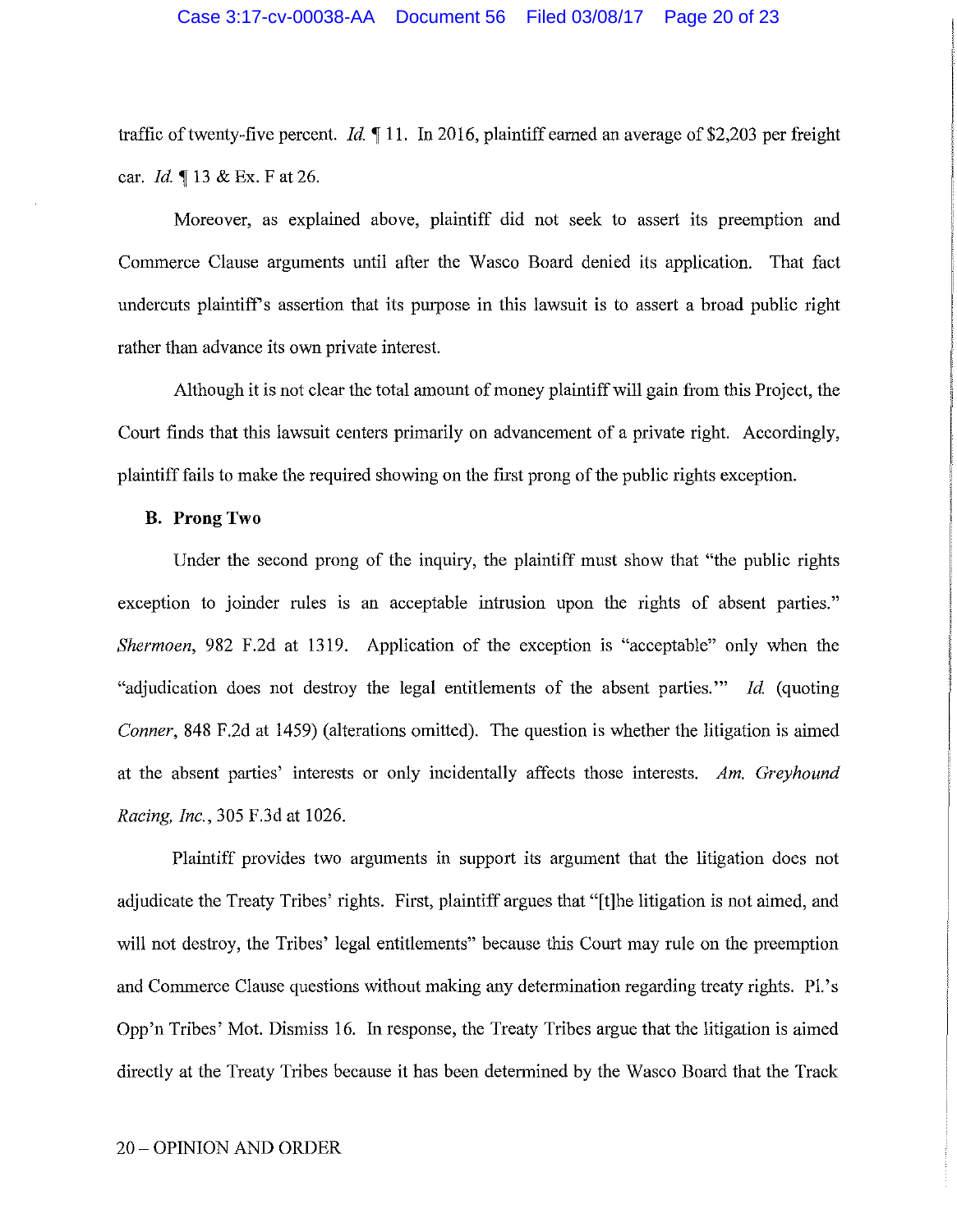#### Case 3:17-cv-00038-AA Document 56 Filed 03/08/17 Page 21 of 23

Expansion Project will affect the Treaty Tribes' reserved rights. Reply Mem. Supp. Mot. Dismiss by Treaty Tribes 30.

In support of its position, plaintiff relies on *Makah Indian Tribe v. Verity,* 910 F.2d 555 (9th Cir. 1990). *Makah* concerned a fishing quota system administered by the Pacific Fishery Management Council and the Secretary of Commerce. *Id.* at 557. The quota system was part of a regional fishery management plan that harmonized the treaty-reserved fishing rights of twentyfour affected Indian tribes to annual harvest rate limits designed to keep the fisheries sustainable. The Makah Indian Tribe ("the Makah") sued in federal court, asserting claims the Ninth Circuit separated as substantive and procedural. In the substantive claim, the Makah sought a declaration and injunction increasing their quota. In the procedural claim, the Makah argued the regulations governing the quota system violated federal law because they resulted from secret negotiations outside the ordinary rulemaking process. The district court dismissed the suit, holding that the twenty-three absent tribes were indispensable parties to the litigation.

The Ninth Circuit affirmed as to the substantive claim, which effectively sought a reallocation of the harvest among the tribes. That claim could not proceed because reallocation that benefited the Makah would necessarily disadvantage some other tribe. *Id.* at 559-60. The Ninth Circuit reversed, however, on the procedural claim. Noting its adoption of the public rights exception to joinder rules, the court stated that "[t]o the extent the Makah seek to enforce the duty of the [Council] and the Secretary to follow statutory procedures in the future, this is a 'public right' and this action becomes one that potentially benefits all who participate in the ocean fishery." *Id.* at 559 n.6.

The present case is distinguishable from *Makah* for two reasons. In *Makah,* there was a clean separation between the substantive and procedural claims. Success on the procedural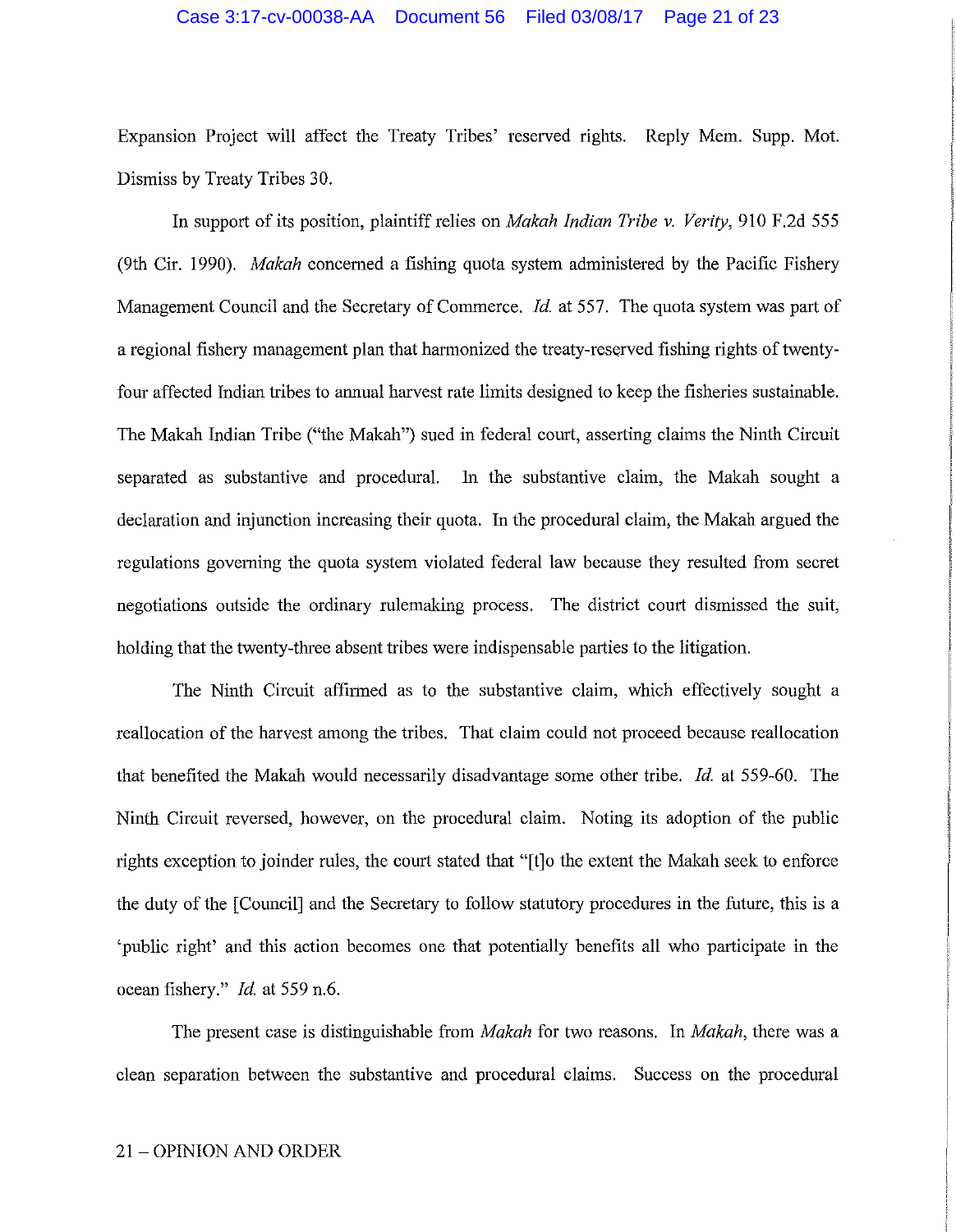claims might have led the Secretary to revisit all the regulations (thus incidentally affecting the absent tribes' rights), but redrafting the plan would not necessarily have given the Makah the higher quota it sought. Here, by contrast, the preemption/Commerce Clause questions and the Treaty Tribes' rights overlap. The sole basis for Wasco County's decision to deny plaintiffs permit was that the Track Expansion Project would impermissibly impact Treaty Tribes' rights. Further, granting plaintiff's relief would mean that the Track Expansion Project continues and the Treaty Tribes' interests would be endangered. If plaintiffs were to succeed in this lawsuit, that success would necessarily and immediately invalidate a permit denial that rested solely on the finding that the Project would harm Treaty Tribes' rights. The relationship between this lawsuit and the Treaty Tribes' rights is direct, not incidental. *Cf Am. Greyhound Racing, Inc.,*  305 F.3d at 1026 ("In the present case, the effect of the district court's injunction is not merely to require adherence to certain procedures in entering or extending gaming compacts with the tribes; it is to prevent new compacts or the extension of existing ones.")

Second, even if the Court accepts plaintiff's assertion that its claim and Treaty Tribes' interests are not inextricably intertwined and directly adverse, the question at issue in this case is not a purely procedural claim whose resolution will benefit all who participate in the process of obtaining development permits in the Columbia River Gorge. Plaintiff does not argue that the Wasco Board violated its own procedures in considering the permit application.

Because plaintiff's claim is aimed at Treaty Tribes' interests, plaintiff failed to meet the second prong of the public rights exception. *Am. Greyhound,* 305 F.3d at 1026. The exception does not apply.

Ill